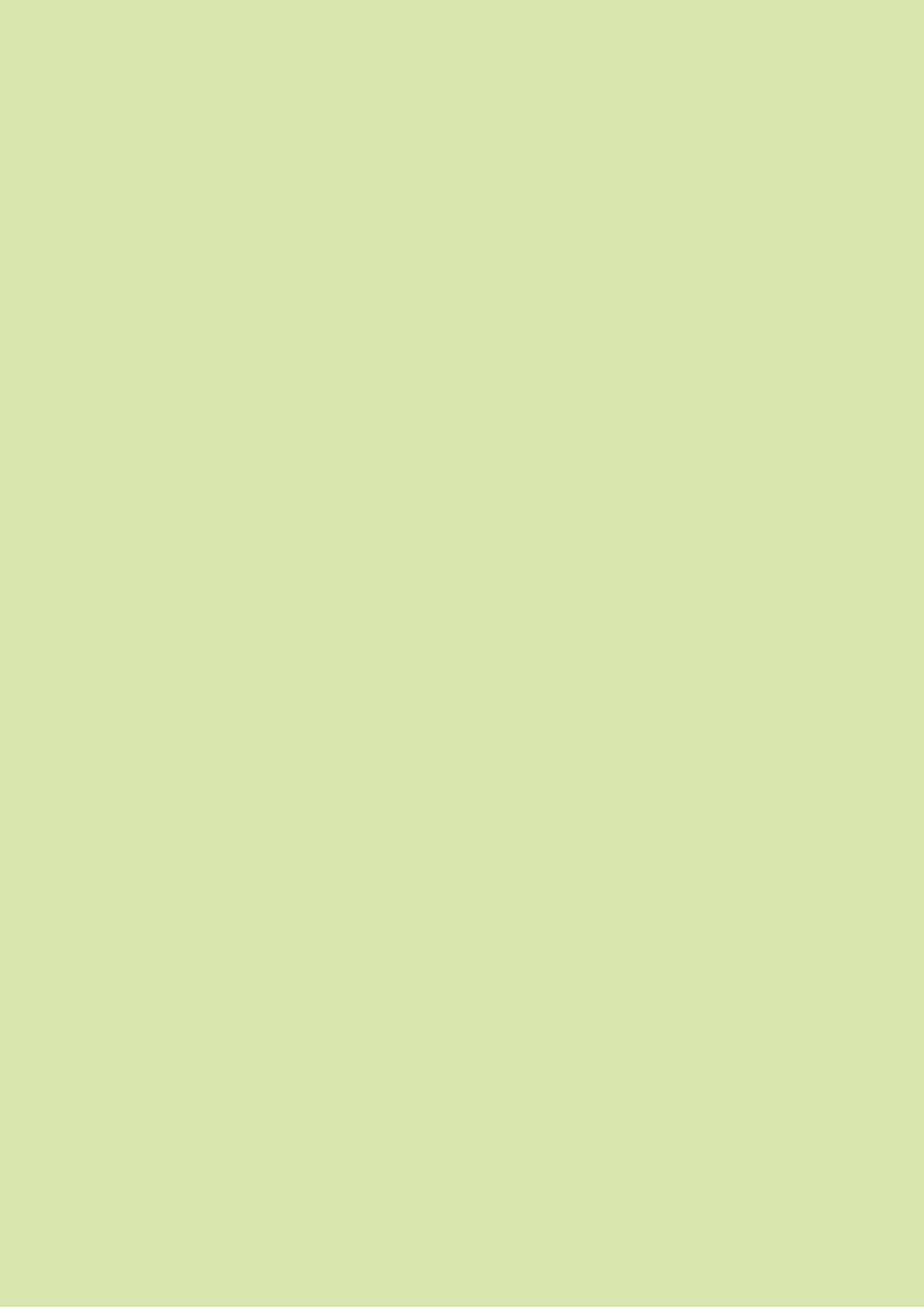### **Green Growth**  benefitting all

The priorities of the Danish development cooperation for 2014-2017 reflect the already ongoing implementation of the strategy for Danish development cooperation, 'The Right to a Better Life' (2012), outlining the Government's response to central challenges in the developing countries in the coming years. The strategy's four priority areas continue to provide the framework for the development cooperation: Human rights and democracy, green growth, social progress and stability and protection.

The priorities of the Danish development cooperation for 2014-2017 especially emphasize green growth and sustainable development. Economic growth is a necessity in the fight for poverty reduction. The growth is to be sustainable and inclusive, be based on increased productivity and lead to job creation. The development assistance is to contribute both to securing more scope for the private sector and contribute to increased capacity in the public sector as regards redistribution, regulation and taxation. Central to Denmark is the focus on private investments and on small and medium-sized enterprises – also in fragile states. Simultaneously, the Government will work for increased interaction between development assistance, trade and investment, benefitting both developing countries and Danish companies.

Under the heading "New Multilateralism", Denmark is strengthening its multilateral engagement. The cooperation needs to be more efficient. This will be achieved by e.g. fewer and larger core contributions and the establishment of innovation facilities. Increased use of general budget support through development contracts is important in order to implement the developing countries' own development strategies and thus eradicate poverty. In 2014, three new development contracts will be entered into, and, in accordance with its human rights based approach, Denmark will promote the governments' own responsibility towards their citizens. There is a great focus on anti-corruption in these contracts. In addition to the above key priorities, Denmark will launch a series of important initiatives in 2014 in the areas of human rights and democracy and social progress.

The total budget for the Danish development cooperation is DKK 16,273 million in 2014, equivalent to an unchanged level of 0.83 per cent of GNI.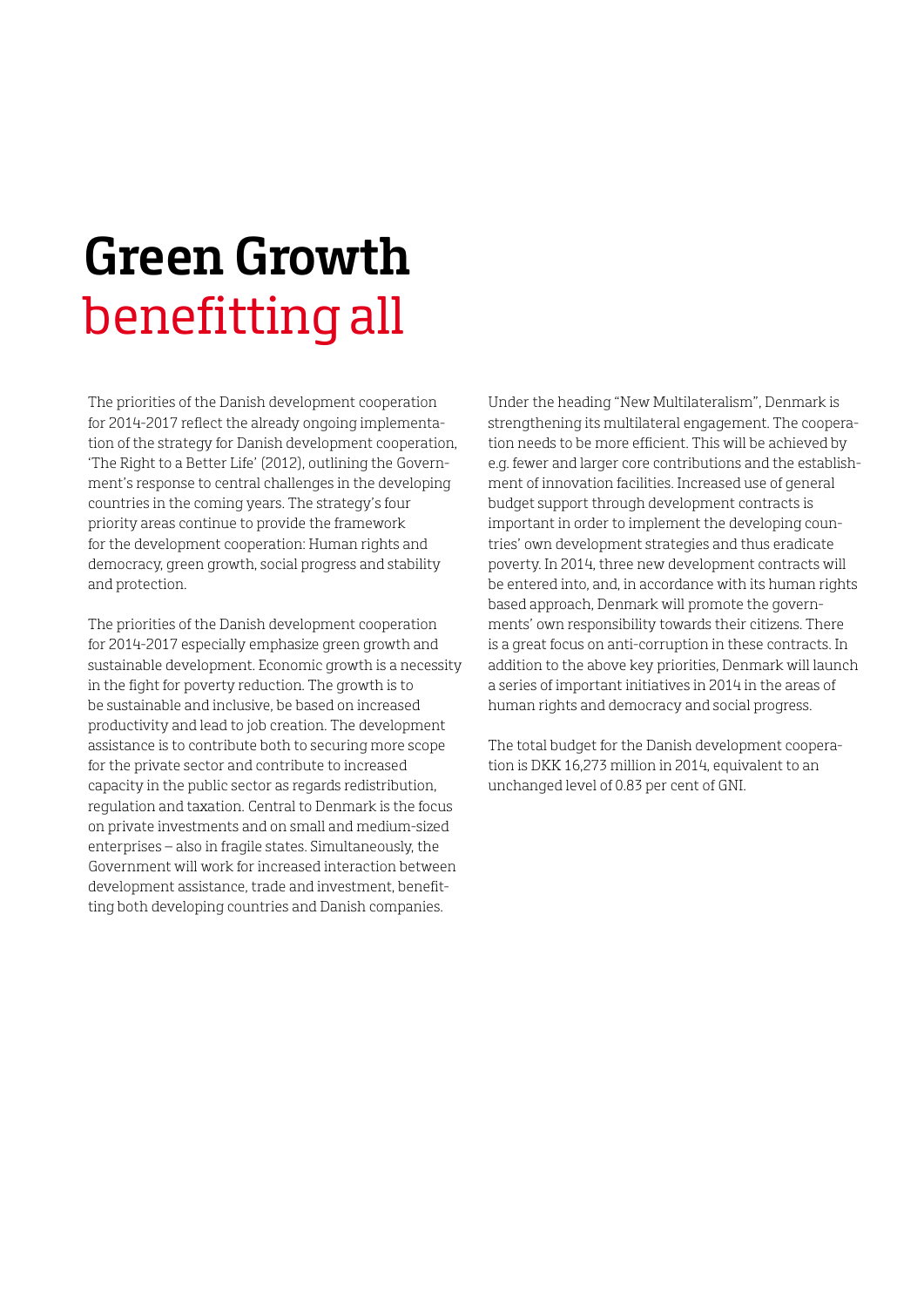### Priorities for **Danish Development Cooperation**

#### Green Growth – an investment in sustainable development and the fight against poverty

In order to work for sustainable green growth, Denmark will continue to promote the use of sustainable energy and natural resources through e.g. new technology. The climate activities and climate financing are key elements. They support e.g. the productivity of the poor in the agricultural sector and finance new technology. Economic growth is to be inclusive, be based on increased productivity and lead to job creation. A central theme will be improved labour rights e.g. through contributions to the International Labour Organisation (ILO).

In 2014, Denmark will launch a large number of **bilateral activities in the priority countries** in the areas of growth, job creation and sustainable natural resource management. This includes e.g. a programme in Bolivia with the objective of increased growth, job creation and improved food security through support to smallscale farming in the poorest areas. In Ethiopia, a new programme will be implemented to promote green growth through job creation and innovative green solutions in the agricultural sector and to promote sustainable natural resource management.

**The Climate Envelope** will be continued at the same high level with support activities that assist developing countries with reduction of emissions and adaptation to climate changes as preparation for them entering into and starting implementation of a global climate agreement. The Government will also allocate a Danish contribution to the next replenishment of **the Global Environment Facility (GEF)**. The follow-up to the UN conference on sustainable development (Rio+20) will be continued with initiatives supporting Danish priority areas such as water, energy and valuation of natural resources and with concrete follow-up to the results of the negotiations on new sustainable development goals, which are to be completed in 2014.

Over half a billion DKK will be allocated to **Danida Business Programmes**, shared between Danida Business Finance (DKK 300 million) and Danida Business Partnerships (DKK 237 million). The focus on involving Danish companies' key competences continues, contributing to greener growth and employment in both priority countries and in Denmark. Furthermore, increased focus will be given to closer cooperation between Danida Business Finance and the Export Credit Agency (EKF).

**The African Development Fund** is a central regional player as regards the new African growth economies and as regards the continent's poor countries and fragile states. A Danish three-year contribution for the replenishment of the Fund is planned. The African Development Bank has recently adopted a ten-year strategy focussing on inclusive and green growth, fragile states, gender equality and governance.

#### **Selected focus areas within Green Growth**

| Bilateral activities in Denmark's<br>priority countries:  | DKK 1.5 billion     |
|-----------------------------------------------------------|---------------------|
| Contribution to The Global<br>Environment Facility (GEF): | DKK 400 million     |
| Climate Envelope:                                         | DKK 500 million $1$ |
| Follow-up of the Rio+20 conference:                       | DKK 90 million      |
| Danida Business Programmes:                               | DKK 542 million     |
| Contribution to the African<br>Development Fund:          | DKK 630 million     |
| Contribution to ILO:                                      | DKK 40 million      |

1 Including administration cost of DKK 25 million.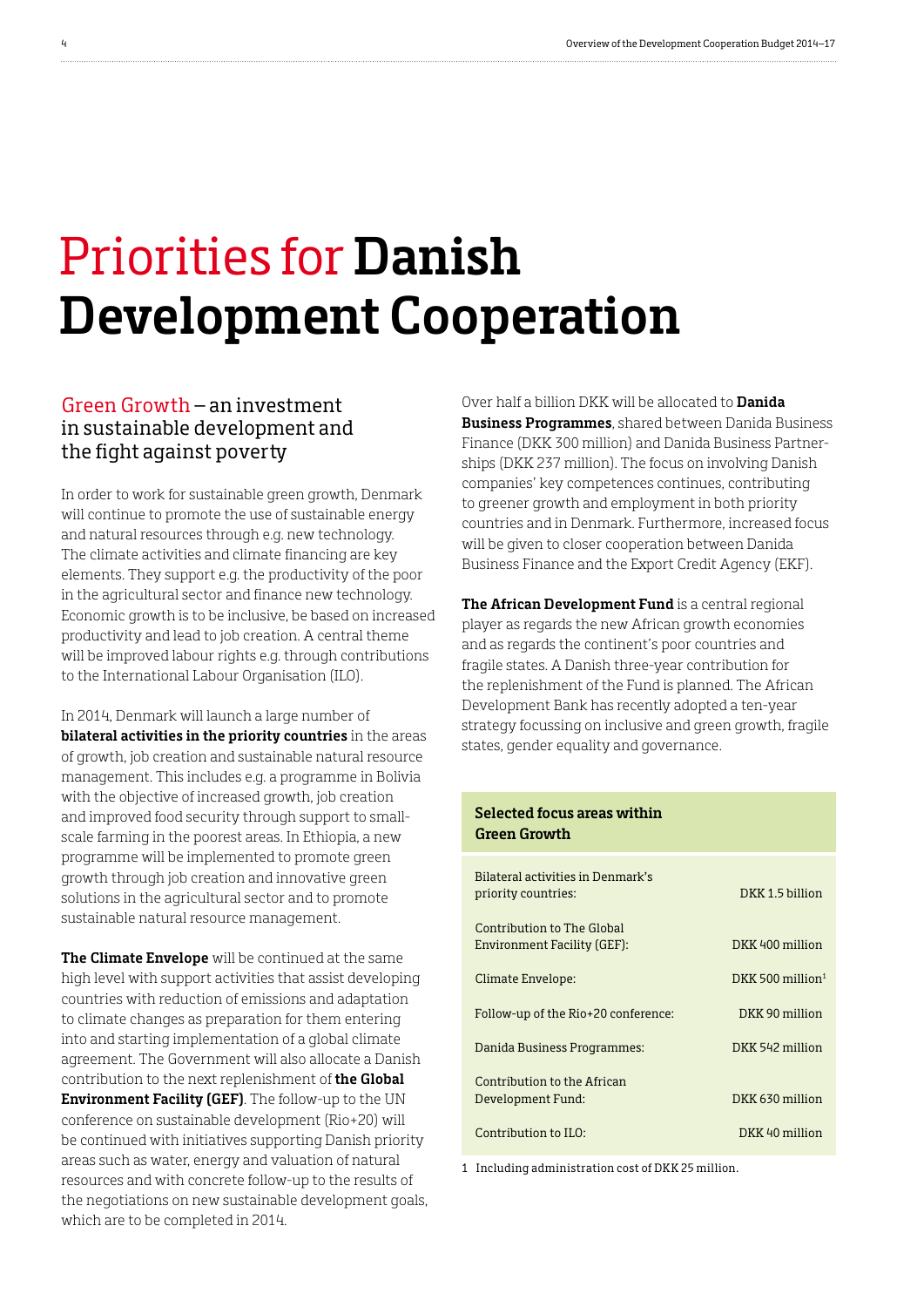#### Stability and protection – an investment in peace, security and poverty eradication

Fragile and conflict-affected countries face formidable challenges. Without security, law and order – no development. And without economic prosperity and youth employment - no peace and stability. Denmark should assist in breaking the vicious circle. This is crucial in order for the fragile and conflict affected countries to reach the Millennium Development Goals and fight the high level of poverty in these countries. The contribution is also an investment in regional stability, peace and security, fewer refugees and the fight against cross-border crime and terrorism. Therefore, Denmark will maintain its massive engagement in fragile and conflict-affected states.

The launching of a range of new **bilateral activities in fragile states** is planned during 2014, for example in Mali where a good governance programme will be initiated with a budget of DKK 125 million. In the light of the country's continuing fragile situation after the military coup last year, the programme's objective will be to promote stability and security with a focus on continued democratic development, conflict prevention and social cohesion. The assistance to Palestine will be increased from 2014 and the next few years, which means that the yearly average disbursement level will gradually reach DKK 250 million. The raise of the development assistance level will be an important Danish contribution to Palestinian state building at a time when Palestine is facing a politically and economically difficult situation.

The strengthening of the Government's **Peace and Stabilisation Fund** will be continued in 2014. The funds will, i.a., be spent on assisting the transition process in Afghanistan, utilising the new momentum in Somalia, contributing to the international response to the crisis in Mali and the preventive work in the Sahel area.

#### The core funding to the **UN World Food Programme (WFP)** will be increased by DKK 25 million. The context for the increased Danish contribution is WFP's increasing challenges in i.a. long-term humanitarian crises in fragile states and in relation to the development and strengthening of the global humanitarian assistance. In addition, there is a high degree of consistence between the work of WFP and the Danish humanitarian priorities. The contribution to WFP is part of the total budget for humanitarian assistance at more than DKK 1.5 billion.

#### **Selected focus areas within Stability and Protection**

| Bilateral activities in Denmark's<br>priority countries: | DKK 900 million   |
|----------------------------------------------------------|-------------------|
| Peace and Stabilisation Fund:                            | DKK 90 million    |
| Core funding to UN Development<br>Programme (UNDP):      | DKK 330 million   |
| Core funding to UN's World Food<br>Programme (WFP):      | DKK 210 million   |
| Humanitarian funds:                                      | DKK 1.525 million |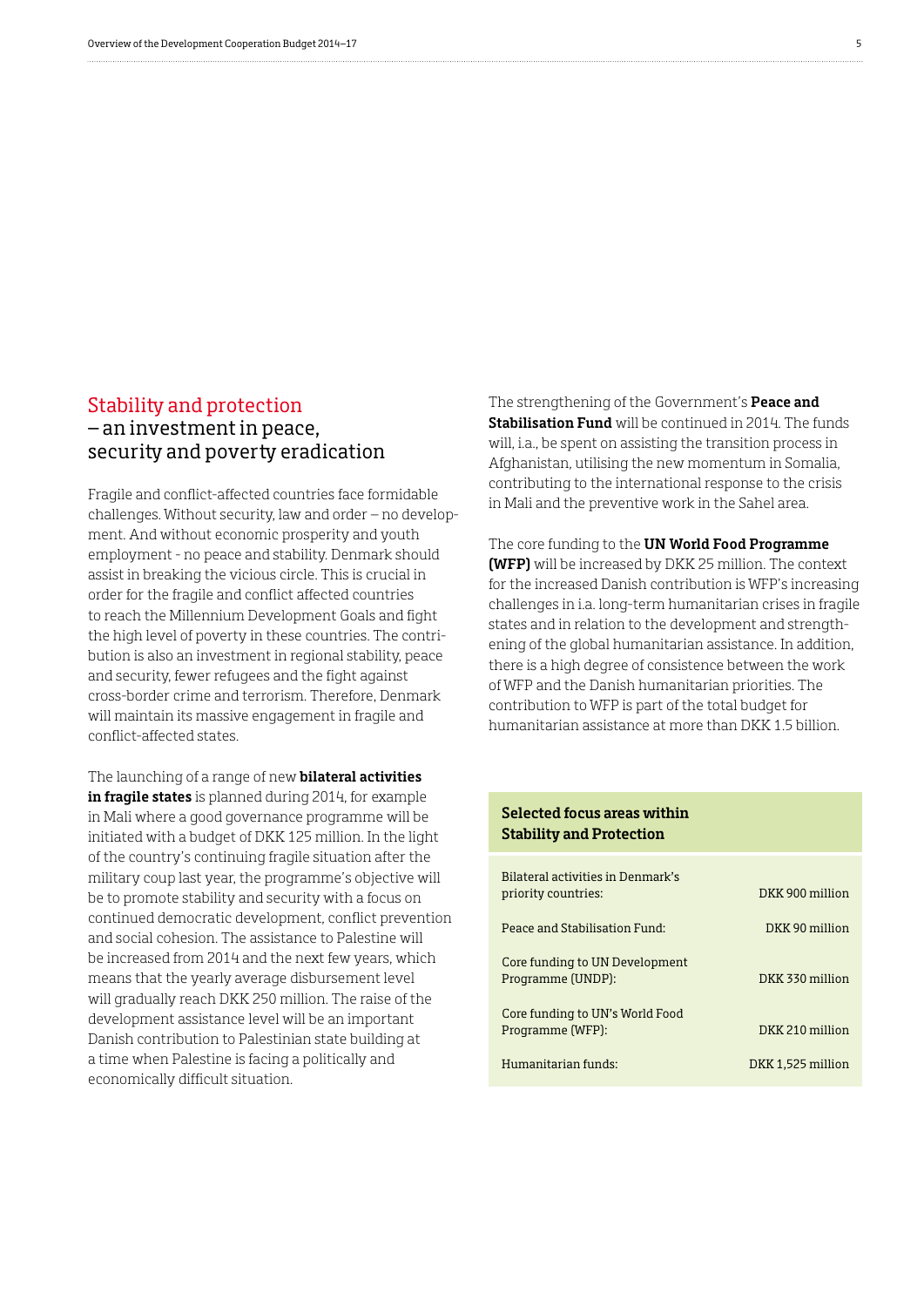#### New Multilateralism – an investment in solutions to global challenges, global influence and eradication of poverty

The strengthening of Denmark's multilateral engagement is a clear priority in the strategy for Denmark's development cooperation. In 2014, this strengthening of the multilateral area will continue.

In order to enhance the effectiveness of multilateral cooperation, Denmark will to a greater degree focus on allocating **larger core contributions to fewer organisations**. In 2014, the core contributions to a number of organisations will be increased by a total of DKK 123 million; e.g. an additional DKK 30 million will be allocated to the Global Partnership for Education as part of the follow-up to Denmark's participation in the 'Education First-initiative'.

In order to improve effectiveness, **innovation facilities**  will be established in a number of multilateral organisations. These will provide better opportunities to test innovative projects within selected areas and will give Denmark a strong profile and increased influence on the development in the organisations. Moreover, the dialogue with the organisations will be strengthened and hence the opportunity to promote Danish views through enhanced funding for **multilateral advisers**.

In 2014 and 2015, DKK 25 million will be allocated with the intention of attracting additional organisations to the **UN City in Copenhagen**. It is a distinct advantage for Denmark that organisations are located in Denmark contributing to the strengthening of cooperation between Denmark and the United Nations in a number of areas.

#### **Selected focus areas within New Multilateralism**

| Increased core contributions                                   |                 |
|----------------------------------------------------------------|-----------------|
| to a number of organisations:                                  | DKK 123 million |
| UN City:<br>with the aim of attracting additional              |                 |
|                                                                |                 |
| organisations to the UN City in Copenhagen:                    | DKK 25 million  |
| Multilateral advisers:                                         | DKK 82 million  |
|                                                                |                 |
| <b>Establishment of innovation facilities:</b>                 | DKK 40 million  |
| Allocated as follows:                                          |                 |
| DKK 15 million to the UN Development Programme (UNDP),         |                 |
| DKK 3 million to the UN Entity for Gender Equality (UN Women), |                 |
| DKK 10 million to the UN Children's Fund (UNICEF) and          |                 |
| DKK 12 million to the UN Population Fund (UNFPA)               |                 |
|                                                                |                 |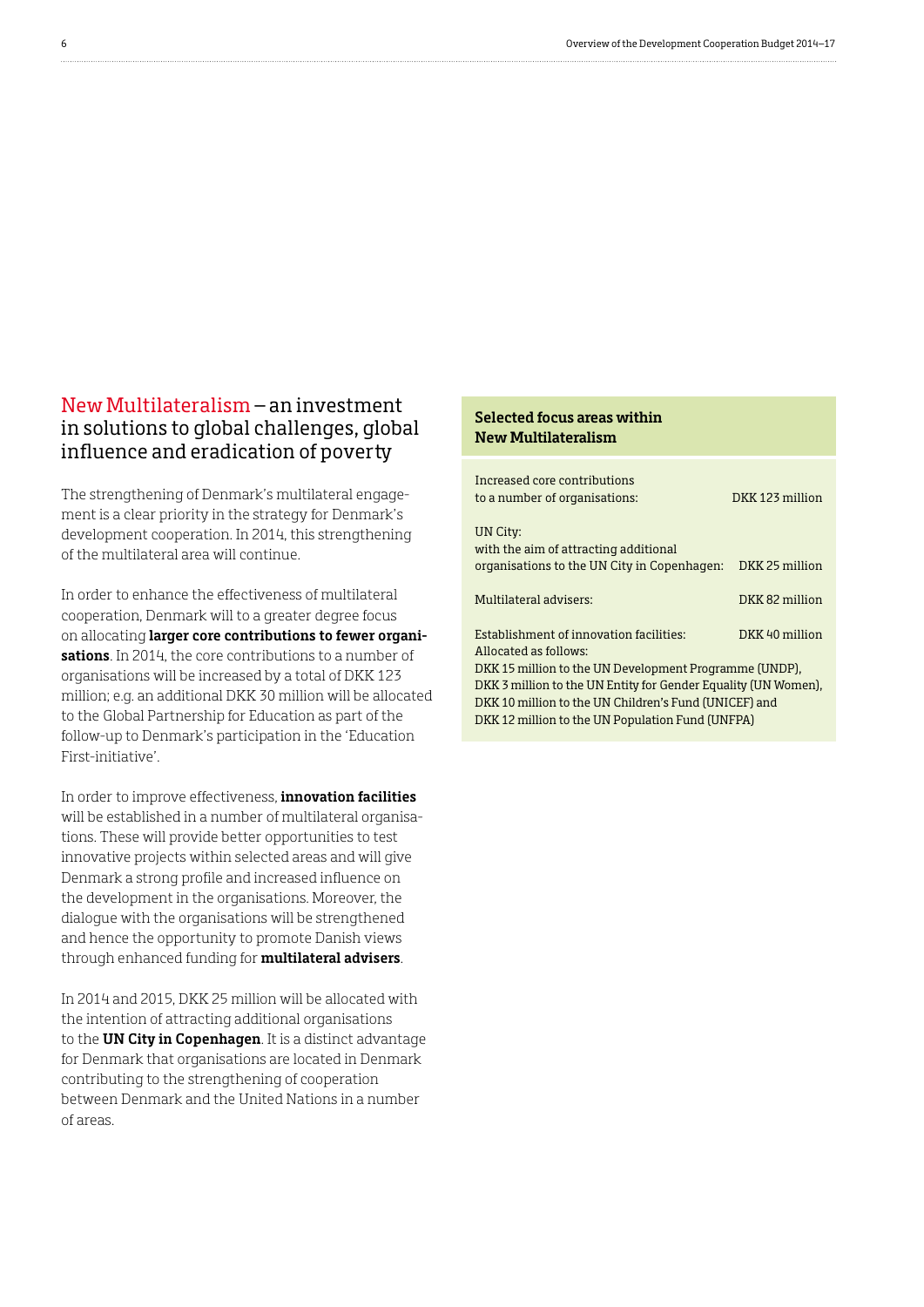#### Development Contracts and Budget Support – an investment in more responsible and effective states

Increased use of general budget support is an important contribution to the implementation of developing countries' own development strategies and thereby the **eradication of poverty**. Support to the state's **provision of basic services** such as education, health, clean water and the creation of **social safety nets** is of key importance. With the use of budget support, Denmark will be able to influence the priorities of the entire state budget and can push for the implementation of comprehensive reforms, not least anti-corruption efforts. In the future, the general budget support will be entered into in the form of a development contract based on clear criteria shared with the EU. In accordance with the human rights-based approach, Denmark will help promote the governments' own **accountability** towards their citizens through the use of development contracts. All Danish funds are subject to control mechanisms, and findings from audit reports and other monitoring tools are closely followed. Any remarks will be followed by critical dialogue and concrete action plans, whose implementation will be monitored. In cases of corruption, all or parts of the budget support can be withheld or reduced. A development contract will often be accompanied by support to strengthened monitoring mechanisms such as the ombudsman, the national audit office, justice institutions as well as a free and independent press and civil society organisations.

Both the results of the monitoring work such as the audit reports and the achievement of the agreed results included in the contract will have implications for the disbursements.

#### **New development contracts**

Tanzania, Mozambique and Ghana: Approx. DKK 1.5 billion

In addition to the above-mentioned priorities, a number of important activities will also be initiated in 2014 within the areas of human rights and democracy and social progress.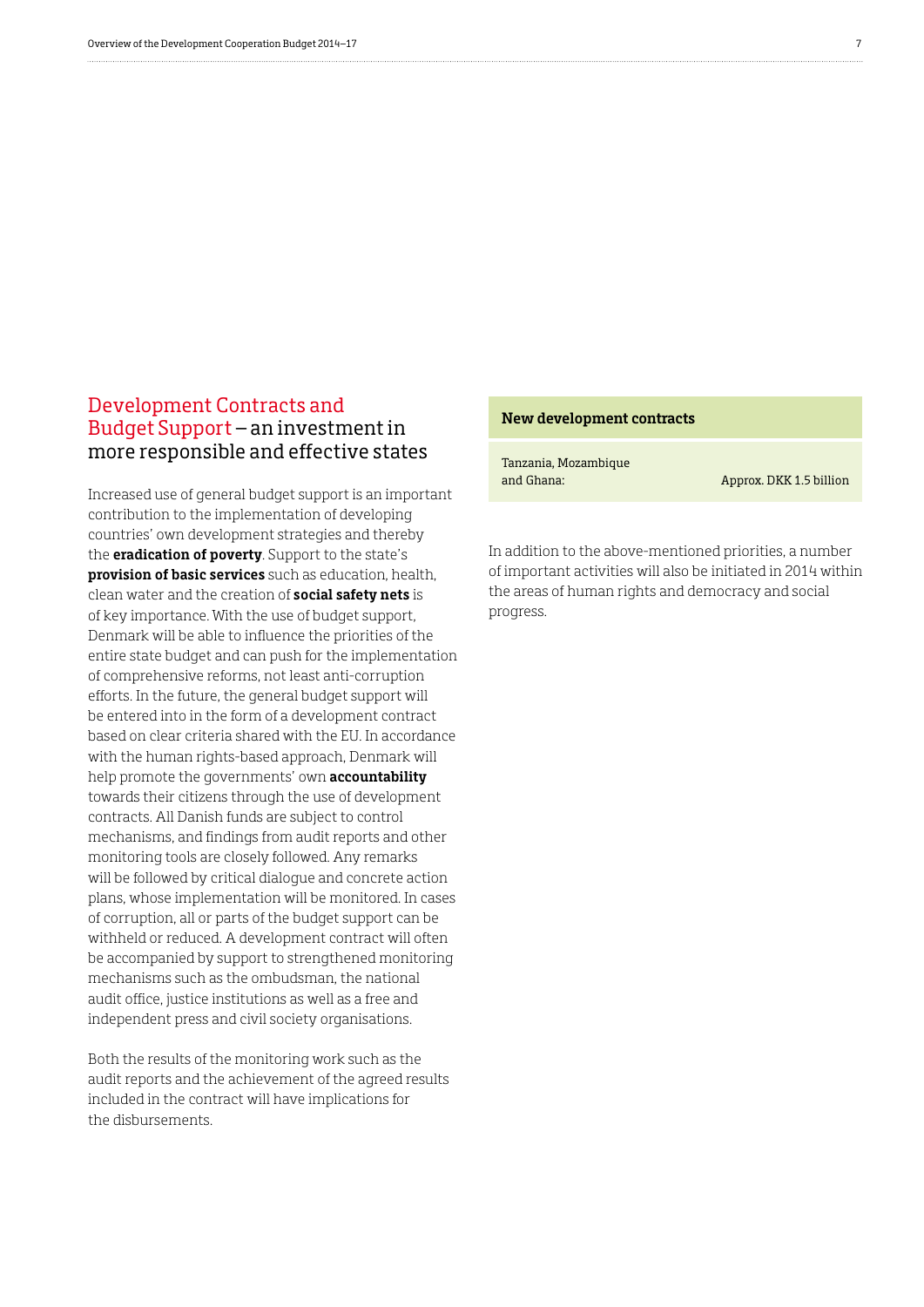#### Human Rights and Democracy

Democracy and human rights are fundamental elements in Danish development cooperation. By supporting free and democratic elections, building societies based on the rule of law, combating corruption in public services, supporting free media and a powerful civil society, Denmark contributes to providing the population with democratic tools that enable them to stand up for their rights and participate actively in society. Denmark will launch a series of bilateral activities in its priority countries and regional initiatives such as the Danish-Arab Partnership Programme and will devote significant resources to international organisations that work to promote human rights, including **gender equality**. The contribution to Danish civil society organisations will also increase.

#### **Selected focus areas within human rights and democracy**

| Bilateral activities in Denmark's<br>priority countries:                                               | DKK 995 million   |
|--------------------------------------------------------------------------------------------------------|-------------------|
| The Danish-Arab Partnership<br>Programme:                                                              | DKK 275 million   |
| Core contributions to the UN Entity<br>for Gender Equality and the<br>Empowerment of Women (UN Women): | DKK 60 million    |
| <b>IWGIA</b> support to indigenous<br>populations:                                                     | DKK 47 million    |
| Support for Danish civil society<br>organisations:                                                     | DKK 1.083 million |

#### Social Progress

Denmark will place issues of **distribution and rights** in the social areas high on the agenda both in multilateral fora and in developing countries. In fragile states, Denmark is contributing to the building of national institutions, in order for these to deliver basic services to their citizens. Multilateral organisations play a key role in their commitment to health and especially HIV/AIDS, education and the fight for **women's and girls' rights** – including the **right to sexual and reproductive health**.

#### **Selected focus areas within social progress**

| Bilateral efforts in Denmark's<br>priority countries:                    | DKK 146 million |
|--------------------------------------------------------------------------|-----------------|
| Contribution to Global Partnership<br>for Education (GPE):               | DKK 300 million |
| Core contributions to<br>the UN Population Fund (UNFPA):                 | DKK 230 million |
| Core contributions to the<br>UN Children's Fund (UNICEF):                | DKK 180 million |
| Core contributions to the Global Fund<br>to Fight AIDS, Tuberculosis and |                 |
| Malaria:                                                                 | DKK 165 million |
| Core contribution to UNAIDS:                                             | DKK 90 million  |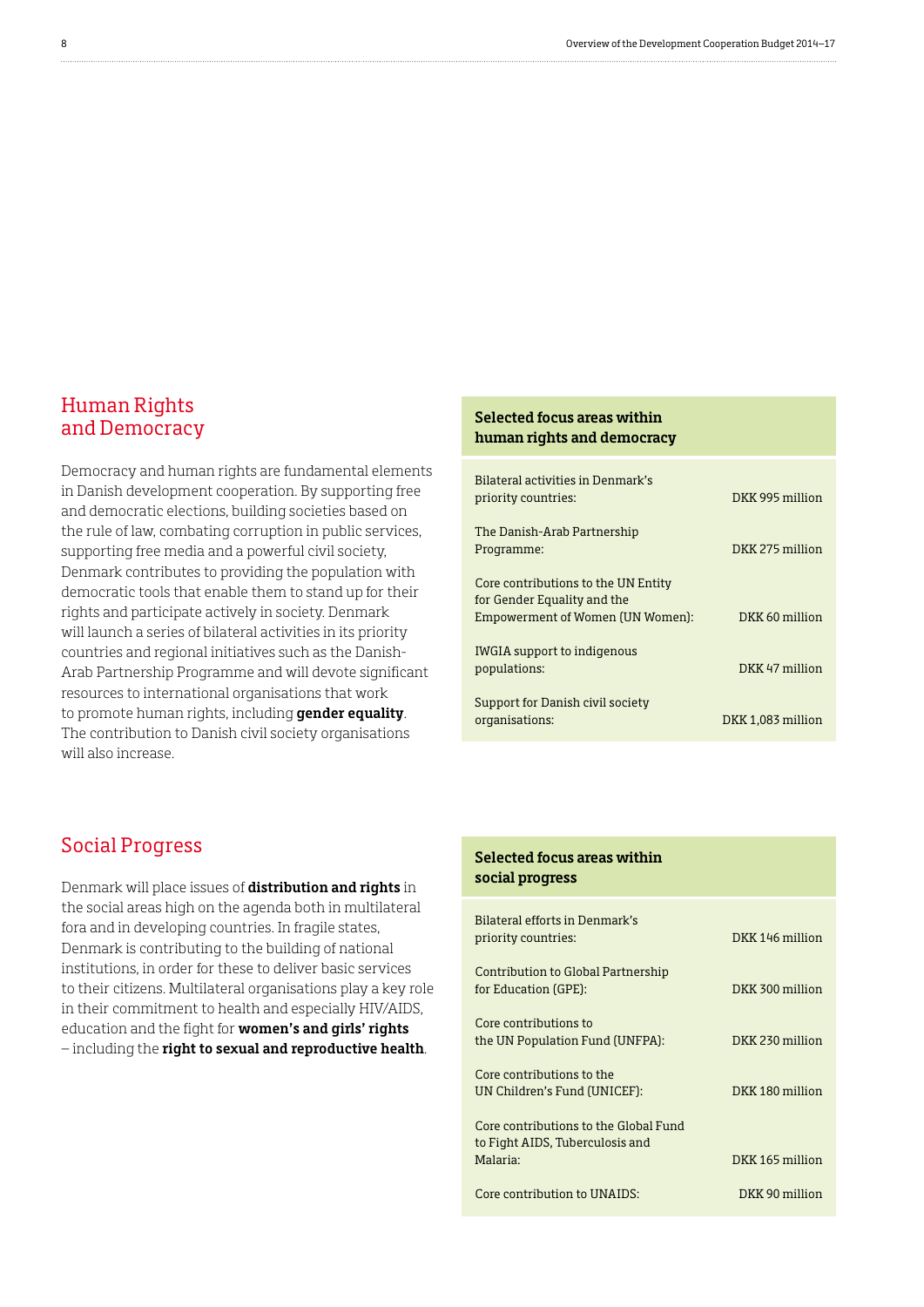## **Appendix**

#### **Appendix 1 New priority country programmes in 2014**

| Country                                 | <b>Activities</b>                                   | <b>Commitment in 2014</b><br>(DKK million) |
|-----------------------------------------|-----------------------------------------------------|--------------------------------------------|
| Ethiopia                                | Green growth                                        | 150                                        |
| Zimbabwe                                | Infrastructure                                      | 145                                        |
|                                         | Good governance                                     | 30                                         |
| Tanzania                                | Development contract                                | 750                                        |
| Uganda                                  | Growth and employment                               | 500                                        |
| Mozambique                              | Environment and climate                             | 30                                         |
|                                         | Justice sector                                      | 80                                         |
|                                         | Development contract                                | 270                                        |
| Ghana                                   | Development contract                                | 450                                        |
|                                         | The right to social services<br>and good governance | 250                                        |
| <b>Burkina Faso</b>                     | Good governance                                     | 35                                         |
| Mali                                    | Good governance                                     | 125                                        |
| Africa, total                           |                                                     | 2,815                                      |
| Pakistan                                | Civil society and democracy                         | 35                                         |
|                                         | Education                                           | 60                                         |
| <b>Burma</b>                            | Human rights and democracy                          | 55                                         |
|                                         | Health                                              | 40                                         |
|                                         | Education                                           | 25                                         |
| Indonesia                               | Democracy and good governance                       | 60                                         |
| Palestine                               | Peace building                                      | 5                                          |
|                                         | State building                                      | 60                                         |
|                                         | Improved livelihoods                                | 20                                         |
| Afghanistan                             | Growth and employment                               | 260                                        |
| Nepal                                   | Peace, human rights<br>and democratic governance    | 200                                        |
| <b>Bolivia</b>                          | Political and civil rights for all                  | 125                                        |
|                                         | Education                                           | 21                                         |
|                                         | Growth in agriculture and business                  | 250                                        |
| Asia and Latin America,<br>total        |                                                     | 1,216                                      |
| Programmes in priority countries, total |                                                     | 4,031                                      |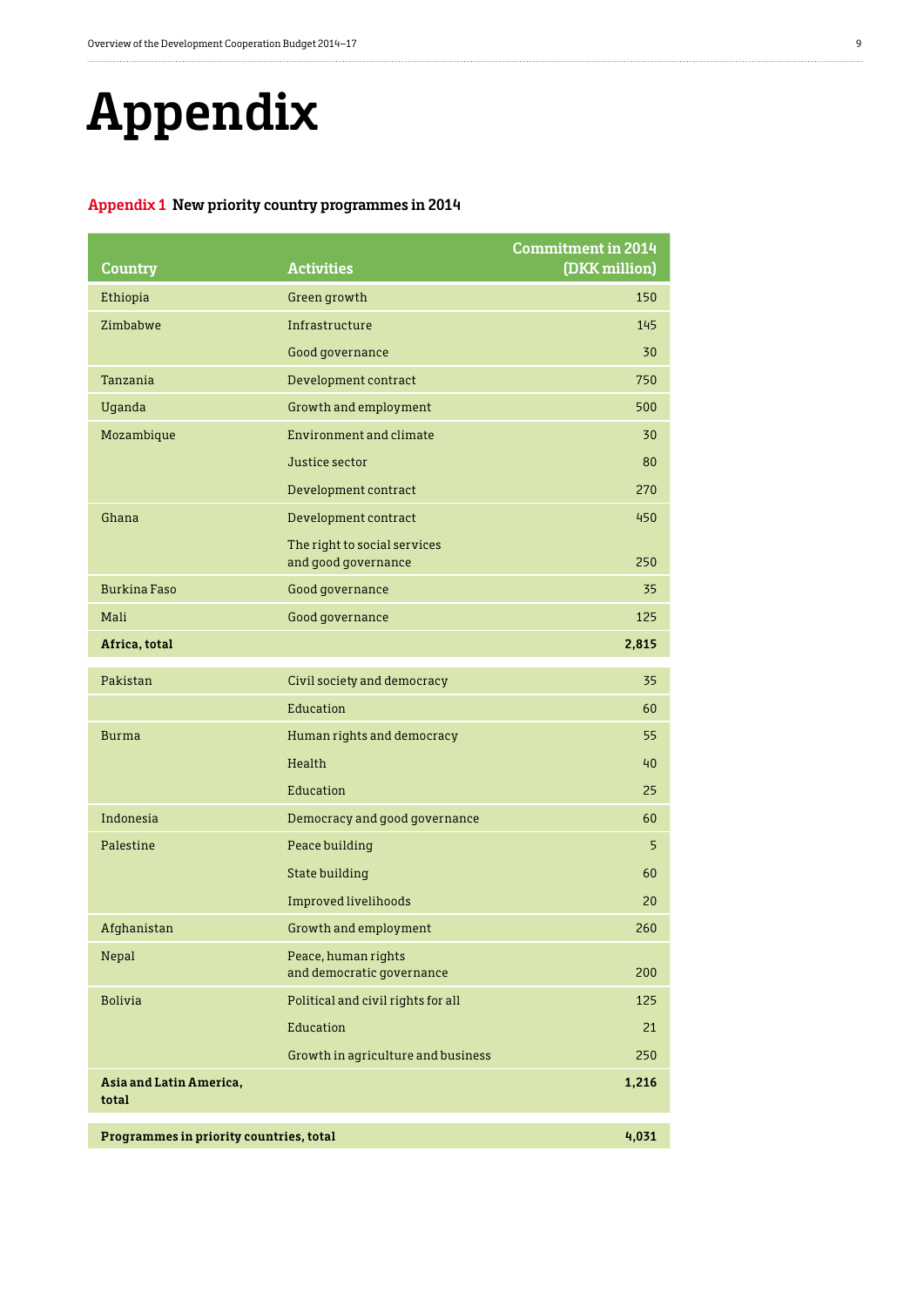$\cdots$ 

| Development Cooperation on the Finance Act Account 6.3. |                                                                      |                              |                              |                              |                              |                              |
|---------------------------------------------------------|----------------------------------------------------------------------|------------------------------|------------------------------|------------------------------|------------------------------|------------------------------|
|                                                         |                                                                      | 2013                         | 2014                         | 2015                         | 2016                         | 2017                         |
| <b>Finance Act</b><br><b>Account</b>                    | Grant                                                                | (DKK million)<br>2014-prices | (DKK million)<br>2014-prices | (DKK million)<br>2014-prices | (DKK million)<br>2014-prices | (DKK million)<br>2014-prices |
| 06.31                                                   | <b>Reserve</b>                                                       | 132.3                        | 100.0                        | 100.0                        | 100.0                        | 100.0                        |
| 06.31.79                                                | <b>Reserve</b>                                                       | 132.3                        | 100.0                        | 100.0                        | 100.0                        | 100.0                        |
| 06.31.79.10                                             | Reserve                                                              | 132.3                        | 100.0                        | 100.0                        | 100.0                        | 100.0                        |
| 06.32                                                   | <b>Bilateral cooperation</b>                                         | 5,716.6                      | 5,929.4                      | 6,502.9                      | 5,613.5                      | 5,899.7                      |
| 06.32.01                                                | Developing countries in Africa                                       | 2,561.0                      | 2,962.0                      | 3,717.0                      | 2,830.0                      | 2,710.0                      |
| 06.32.01.05                                             | Etiopia                                                              | 5.0                          | 155.0                        | 5.0                          | 5.0                          | 155.0                        |
| 06.32.01.06                                             | Niger                                                                | 245.0                        | 2.0                          | 2.0                          | 360.0                        | 0.0                          |
| 06.32.01.07                                             | Zimbabwe                                                             | 200.0                        | 175.0                        | 100.0                        | 600.0                        | 0.0                          |
| 06.32.01.08                                             | Somalia                                                              | 0.0                          | 0.0                          | 300.0                        | 0.0                          | 0.0                          |
| 06.32.01.09                                             | South Sudan                                                          | 5.0                          | 5.0                          | 300.0                        | 0.0                          | 0.0                          |
| 06.32.01.10                                             | Tanzania                                                             | 605.0                        | 755.0                        | 805.0                        | 5.0                          | 5.0                          |
| 06.32.01.11                                             | Kenya                                                                | 5.0                          | 5.0                          | 480.0                        | 735.0                        | 5.0                          |
| 06.32.01.12                                             | Uganda                                                               | 455.0                        | 505.0                        | 55.0                         | 5.0                          | 625.0                        |
| 06.32.01.13                                             | Mozambique                                                           | 5.0                          | 385.0                        | 5.0                          | 595.0                        | 950.0                        |
| 06.32.01.15                                             | Ghana                                                                | 5.0                          | 705.0                        | 405.0                        | 5.0                          | 205.0                        |
| 06.32.01.17                                             | <b>Burkina Faso</b>                                                  | 5.0                          | 40.0                         | 655.0                        | 335.0                        | 0.0                          |
| 06.32.01.18                                             | Zambia                                                               | 1.0                          | 0.0                          | 0.0                          | 0.0                          | 0.0                          |
| 06.32.01.20                                             | Mali                                                                 | 405.0                        | 130.0                        | 205.0                        | 185.0                        | 405.0                        |
| 06.32.01.23                                             | Other initiatives in Africa                                          | 360.0                        | 100.0                        | 400.0                        | 0.0                          | 360.0                        |
| 06.32.01.26                                             | Follow-up of the recommendations<br>of the Africa Commission         | 260.0                        | 0.0                          | 0.0                          | 0.0                          | 0.0                          |
| 06.32.02                                                | Developing countries i Asia                                          |                              |                              |                              |                              |                              |
|                                                         | and Latin America                                                    | 1,473.0                      | 1,236.0                      | 900.0                        | 940.0                        | 1,100.0                      |
| 06.32.02.04                                             | Pakistan                                                             | 100.0                        | 95.0                         | 80.0                         | 0.0                          | 230.0                        |
| 06.32.02.05                                             | <b>Burma</b>                                                         | 105.0                        | 120.0                        | 0.0                          | 410.0                        | 0.0                          |
| 06.32.02.07                                             | Indonesia                                                            | 0.0                          | 60.0                         | 0.0                          | 0.0                          | 0.0                          |
| 06.32.02.08                                             | <b>Palastinian Authority</b>                                         | 195.0                        | 87.0                         | 162.0                        | 122.0                        | 212.0                        |
| 06.32.02.09                                             | Afghanistan                                                          | 520.0                        | 265.0                        | 520.0                        | 5.0                          | 515.0                        |
| 06.32.02.11                                             | <b>Bangladesh</b>                                                    | 5.0                          | 5.0                          | 5.0                          | 395.0                        | 135.0                        |
| 06.32.02.12                                             | Nepal                                                                | 405.0                        | 205.0                        | 5.0                          | 5.0                          | 5.0                          |
| 06.32.02.17                                             | <b>Bolivia</b>                                                       | 143.0                        | 399.0                        | 3.0                          | 3.0                          | 3.0                          |
| 06.32.02.18                                             | Other initiatives in Latin America                                   | 0.0                          | 0.0                          | 125.0                        | 0.0                          | 0.0                          |
| 06.32.04                                                | <b>Technical assistance</b>                                          | 351.0                        | 337.1                        | 347.1                        | 347.1                        | 349.1                        |
| 06.32.04.10                                             | <b>Bilateral advisors</b>                                            | 23.0                         | 8.0                          | 8.0                          | 8.0                          | $10.0\,$                     |
| 06.32.04.11                                             | Fellowships                                                          | 40.0                         | 40.0                         | 50.0                         | 50.0                         | 50.0                         |
| 06.32.04.12                                             | Company advisors                                                     | 80.0                         | 80.0                         | 80.0                         | 80.0                         | 80.0                         |
| 06.32.04.14                                             | IT-, property-, travel-, competence<br>development and communication |                              |                              |                              |                              |                              |
|                                                         | expenses                                                             | 91.8                         | 92.3                         | 92.3                         | 92.3                         | 92.3                         |

#### **Appendix 2 Overview of Danish development cooperation, draft Finance Act 2014**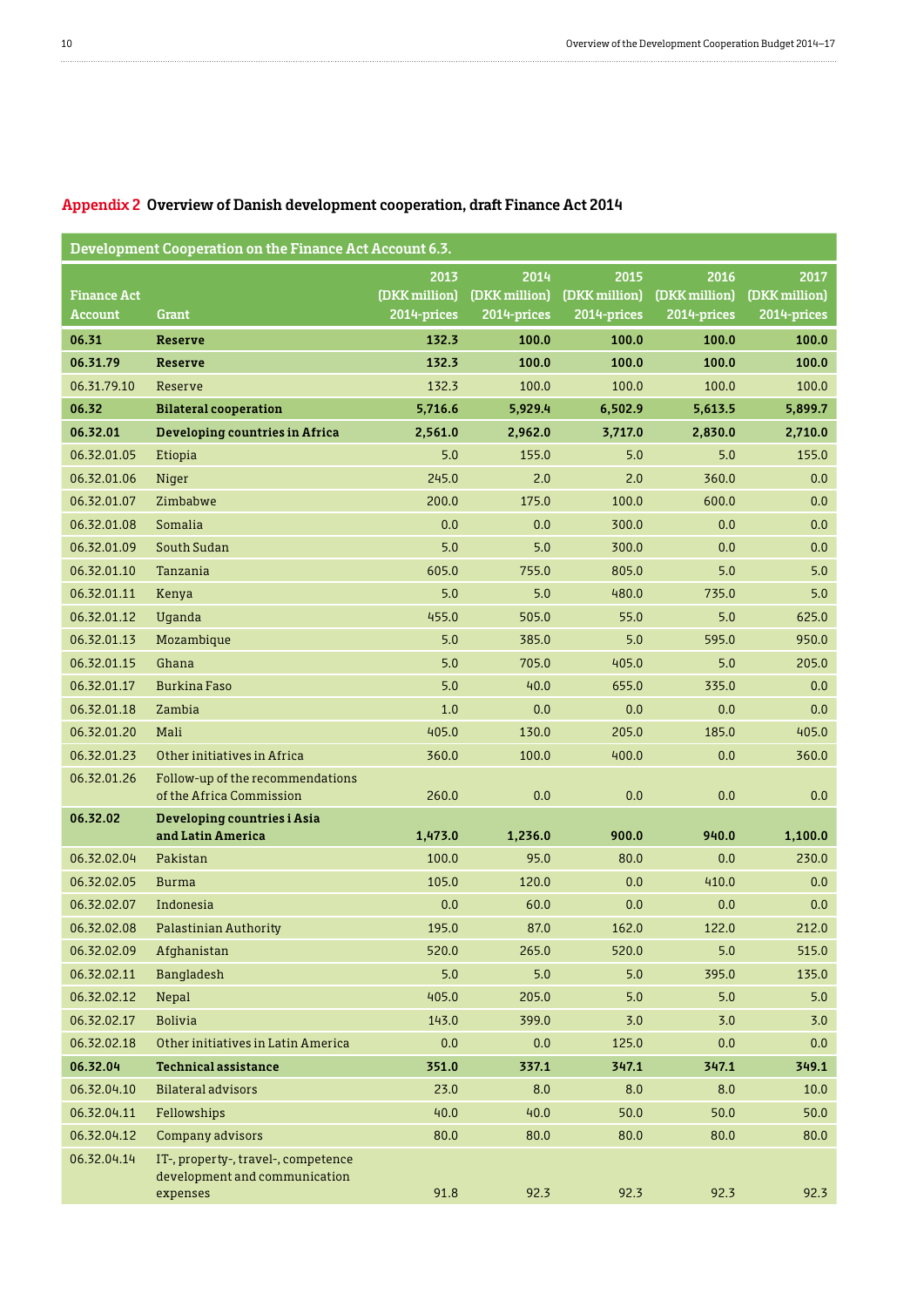#### **Development Cooperation on the Finance Act Account 6.3.**

| <b>Finance Act</b><br><b>Account</b> | Grant                                                                       | 2013<br>(DKK million)<br>2014-prices | 2014<br>(DKK million)<br>2014-prices | 2015<br>(DKK million)<br>2014-prices | 2016<br>(DKK million)<br>2014-prices | 2017<br>(DKK million)<br>2014-prices |
|--------------------------------------|-----------------------------------------------------------------------------|--------------------------------------|--------------------------------------|--------------------------------------|--------------------------------------|--------------------------------------|
| 06.32.04.15                          | Advisory units                                                              | 116.2                                | 116.8                                | 116.8                                | 116.8                                | 116.8                                |
| 06.32.05                             | <b>Danidas Business Programmes</b>                                          | 492.0                                | 542.0                                | 542.0                                | 542.0                                | 542.0                                |
| 06.32.05.12                          | Danida Business Partnerships                                                | 237.0                                | 237.0                                | 237.0                                | 237.0                                | 237.0                                |
| 06.32.05.13                          | <b>CSR training Fund</b><br>re. IFU investments                             | 3.0                                  | 3.0                                  | 3.0                                  | 3.0                                  | 3.0                                  |
| 06.32.05.16                          | <b>UN Global Compact</b>                                                    | 2.0                                  | 2.0                                  | 2.0                                  | 2.0                                  | 2.0                                  |
| 06.32.05.18                          | Danida Business Finance                                                     | 250.0                                | 300.0                                | 300.0                                | 300.0                                | 300.0                                |
| 06.32.07                             | Loan assistance                                                             | $-21.0$                              | $-30.4$                              | $-28.2$                              | $-32.4$                              | $-76.6$                              |
| 06.32.07.14                          | Debt relief for developing countries                                        | 30.0                                 | 20.0                                 | 20.0                                 | 20.0                                 | 8.0                                  |
| 06.32.07.15                          | Repayment on government loans<br>to developing countries                    | $-51.0$                              | $-50.4$                              | $-48.2$                              | $-52.4$                              | $-84.6$                              |
| 06.32.08                             | Other bilateral assistance                                                  | 660.6                                | 407.7                                | 550.0                                | 511.8                                | 800.2                                |
| 06.32.08.40                          | Dignity-Danish Institute<br>against Torture                                 | 48.0                                 | 48.0                                 | 48.0                                 | 48.0                                 | 48.0                                 |
| 06.32.08.50                          | Danish-Arab Partnership<br>Programme                                        | 275.0                                | 0.0                                  | 0.0                                  | 0.0                                  | 0.0                                  |
| 06.32.08.60                          | Stabilisation and conflict prevention                                       | 105.1                                | 54.0                                 | 184.0                                | 132.5                                | 250.0                                |
| 06.32.08.70                          | Democracy and human rights                                                  | 127.5                                | 215.7                                | 108.0                                | 206.3                                | 357.2                                |
| 06.32.08.80                          | Peace and stabilisation fund                                                | 105.0                                | 90.0                                 | 210.0                                | 125.0                                | 145.0                                |
| 06.32.09                             | Danish-Arab Partnership                                                     |                                      |                                      |                                      |                                      |                                      |
|                                      | Programme                                                                   | 0.0                                  | 275.0                                | 275.0                                | 275.0                                | 275.0                                |
| 06.32.09.10                          | Danish-Arab Partnerships                                                    | 0.0                                  | 103.0                                | 136.0                                | 142.0                                | 136.0                                |
| 06.32.09.20<br>06.32.11              | Other initiatives                                                           | 0.0                                  | 172.0                                | 139.0                                | 133.0<br>200.0                       | 139.0<br>200.0                       |
| 06.32.11.10                          | Neighbourhood Programme                                                     | 200.0<br>160.0                       | 200.0<br>160.0                       | 200.0<br>160.0                       | 160.0                                | 160.0                                |
| 06.32.11.20                          | Programme initiatives<br>Other initiatives                                  | 40.0                                 | 40.0                                 | 40.0                                 | 40.0                                 | 40.0                                 |
| 06.33                                | Assistance through civil society                                            |                                      |                                      |                                      |                                      |                                      |
|                                      | organisations (NGO's)                                                       | 1,053.0                              | 1,083.0                              | 1,083.0                              | 1,083.0                              | 1,083.0                              |
| 06.33.01                             | Assistance through civil society<br>organisations (NGO's)                   | 1,053.0                              | 1,083.0                              | 1,083.0                              | 1,083.0                              | 1,083.0                              |
| 06.33.01.10                          | Framework agreements                                                        | 735.0                                | 782.0                                | 817.0                                | 817.0                                | 817.0                                |
| 06.33.01.11                          | Strategic initiatives                                                       | 76.0                                 | 61.0                                 | 24.0                                 | 24.0                                 | 24.0                                 |
| 06.33.01.12                          | Pool schemes                                                                | 242.0                                | 240.0                                | 242.0                                | 242.0                                | 242.0                                |
| 06.34                                | <b>Environment</b> and<br>climate assistance                                | 813.0                                | 1,097.0                              | 223.0                                | 293.0                                | 752.0                                |
| 06.34.01                             | <b>Environment and climate assis-</b><br>tance in developing countries ect. | 813.0                                | 1,097.0                              | 223.0                                | 293.0                                | 752.0                                |
| 06.34.01.30                          | <b>Climate Investment Fund</b>                                              | 50.0                                 | 0.0                                  | 0.0                                  | 0.0                                  | 0.0                                  |
| 06.34.01.50                          | <b>UN Environment Programme</b><br>(UNEP)                                   | 50.0                                 | 0.0                                  | 60.0                                 | 0.0                                  | 60.0                                 |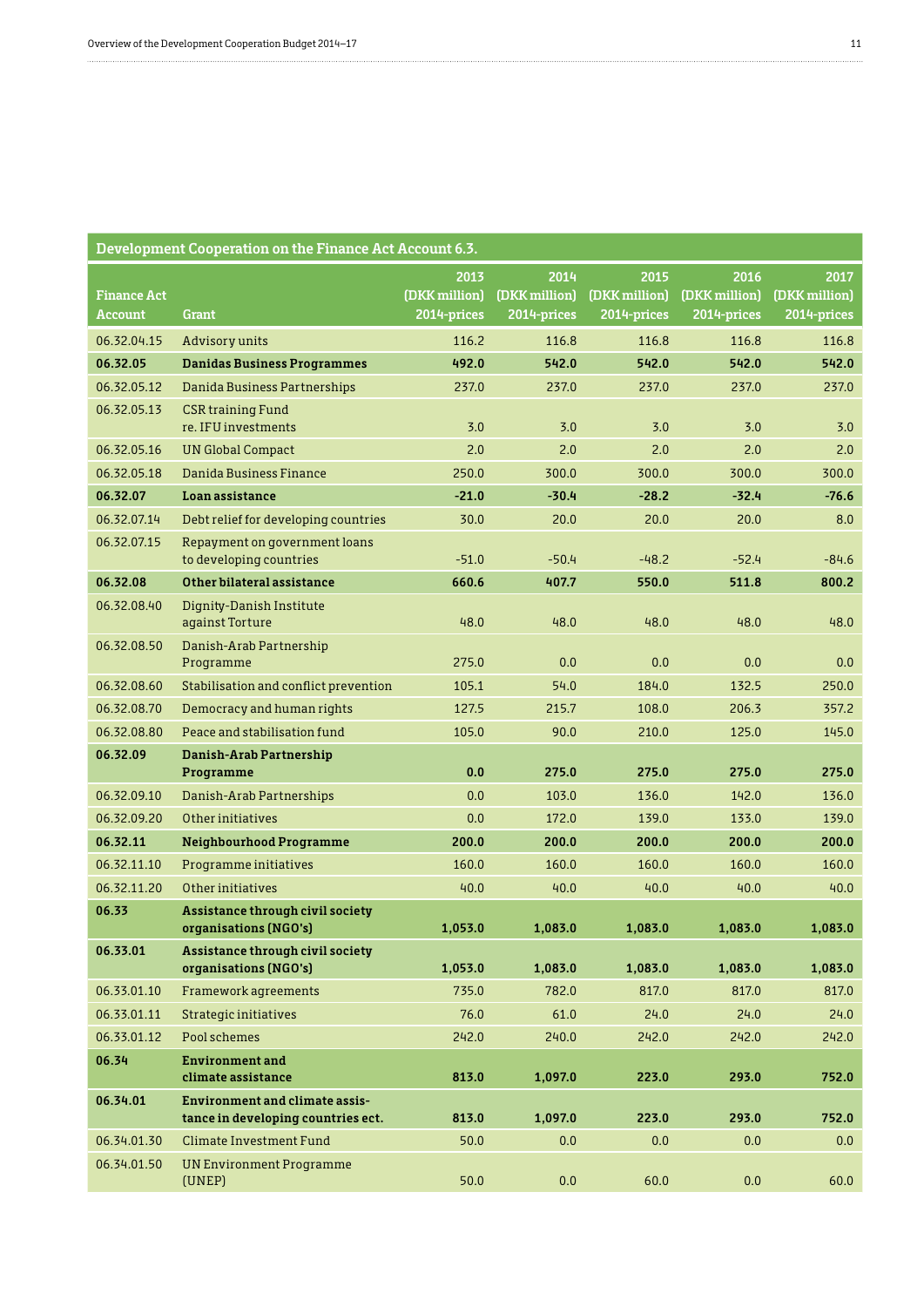. . . . .

| Development Cooperation on the Finance Act Account 6.3. |                                                               |               |               |               |               |               |
|---------------------------------------------------------|---------------------------------------------------------------|---------------|---------------|---------------|---------------|---------------|
|                                                         |                                                               | 2013          | 2014          | 2015          | 2016          | 2017          |
| <b>Finance Act</b>                                      |                                                               | (DKK million) | (DKK million) | (DKK million) | (DKK million) | (DKK million) |
| Account                                                 | Grant                                                         | 2014-prices   | 2014-prices   | 2014-prices   | 2014-prices   | 2014-prices   |
| 06.34.01.60                                             | The Global Environment Facility<br>(GEF)                      | 0.0           | 400.0         | 0.0           | 0.0           | 400.0         |
| 06.34.01.70                                             | <b>Climate Envelope</b>                                       | 475.0         | 475.0         | 0.0           | 0.0           | 0.0           |
| 06.34.01.80                                             | Other environmental contributions                             | 238.0         | 222.0         | 140.0         | 293.0         | 292.0         |
| 06.34.01.90                                             | The Ozone Fund                                                | 0.0           | 0.0           | 23.0          | 0.0           | 0.0           |
| 06.35                                                   | <b>Research and information activities</b>                    | 491.6         | 252.0         | 300.0         | 530.0         | 300.0         |
| 06.35.01                                                | <b>Research and information activities</b><br>in Denmark etc. | 431.6         | 242.0         | 290.0         | 400.0         | 290.0         |
| 06.35.01.10                                             | <b>Projects in Denmark</b>                                    | 100.0         | 0.0           | 0.0           | 135.0         | 0.0           |
| 06.35.01.11                                             | Research activities                                           | 135.0         | 155.0         | 135.0         | 135.0         | 135.0         |
| 06.35.01.13                                             | Information activities                                        | 44.0          | 50.0          | 50.0          | 50.0          | 50.0          |
| 06.35.01.14                                             | Cultural cooperation (CKU)                                    | 110.0         | 0.0           | 70.0          | 45.0          | 70.0          |
| 06.35.01.15                                             | Fact-finding activities                                       | 12.6          | 7.0           | 5.0           | 5.0           | 5.0           |
| 06.35.01.17                                             | Seminars, courses, conferences etc.                           | 10.0          | 10.0          | 10.0          | 10.0          | 10.0          |
| 06.35.01.18                                             | Evaluation                                                    | 20.0          | 20.0          | 20.0          | 20.0          | 20.0          |
| 06.35.02                                                | <b>International development</b><br>research                  | 60.0          | 10.0          | 10.0          | 130.0         | 10.0          |
| 06.35.02.10                                             | International agricultural research<br>(CGIAR)                | 35.0          | 0.0           | 0.0           | 105.0         | 0.0           |
| 06.35.02.11                                             | Other international development<br>research                   | 25.0          | 10.0          | 10.0          | 25.0          | 10.0          |
| 06.36                                                   | Multilateral assistance through<br>the UN etc.                | 1,367.9       | 1,665.0       | 1,649.5       | 1,668.0       | 1,564.0       |
| 06.36.01                                                | <b>UN Development Programme</b><br>(UNDP)                     | 496.2         | 604.1         | 604.1         | 561.1         | 561.1         |
| 06.36.01.10                                             | <b>UN Development Programme</b>                               |               |               |               |               |               |
|                                                         | (UNDP)                                                        | 330.0         | 345.0         | 345.0         | 330.0         | 330.0         |
| 06.36.01.12                                             | <b>UN Women</b>                                               | 40.0          | 63.0          | 63.0          | 60.0          | 60.0          |
| 06.36.01.14                                             | UN City                                                       | 126.2         | 196.1         | 196.1         | 171.1         | 171.1         |
| 06.36.02                                                | UN Children's Fund (UNICEF)                                   | 165.0         | 190.0         | 190.0         | 180.0         | 180.0         |
| 06.36.02.10                                             | General contribution to UNICEF                                | 165.0         | 190.0         | 190.0         | 180.0         | 180.0         |
| 06.36.03                                                | HIV/Aids, Population and health                               |               |               |               |               |               |
|                                                         | programmes                                                    | 565.0         | 677.0         | 587.0         | 650.0         | 575.0         |
| 06.36.03.10                                             | <b>UN Population Fund (UNFPA)</b>                             | 230.0         | 242.0         | 242.0         | 230.0         | 230.0         |
| 06.36.03.11                                             | International Planned Parenthood<br>Federation (IPPF)         | 165.0         | 85.0          | 165.0         | 85.0          | 165.0         |
| 06.36.03.12                                             | WHO development activities                                    | 0.0           | 60.0          | 0.0           | 60.0          | 0.0           |
| 06.36.03.14                                             | Joint UN Programme on HIV/AIDS<br>(UNAIDS) and others         | 0.0           | 125.0         | 15.0          | 110.0         | 15.0          |
| 06.36.03.16                                             | Global Fund to Fight AIDS,<br>TB and Malaria                  | 145.0         | 165.0         | 165.0         | 165.0         | 165.0         |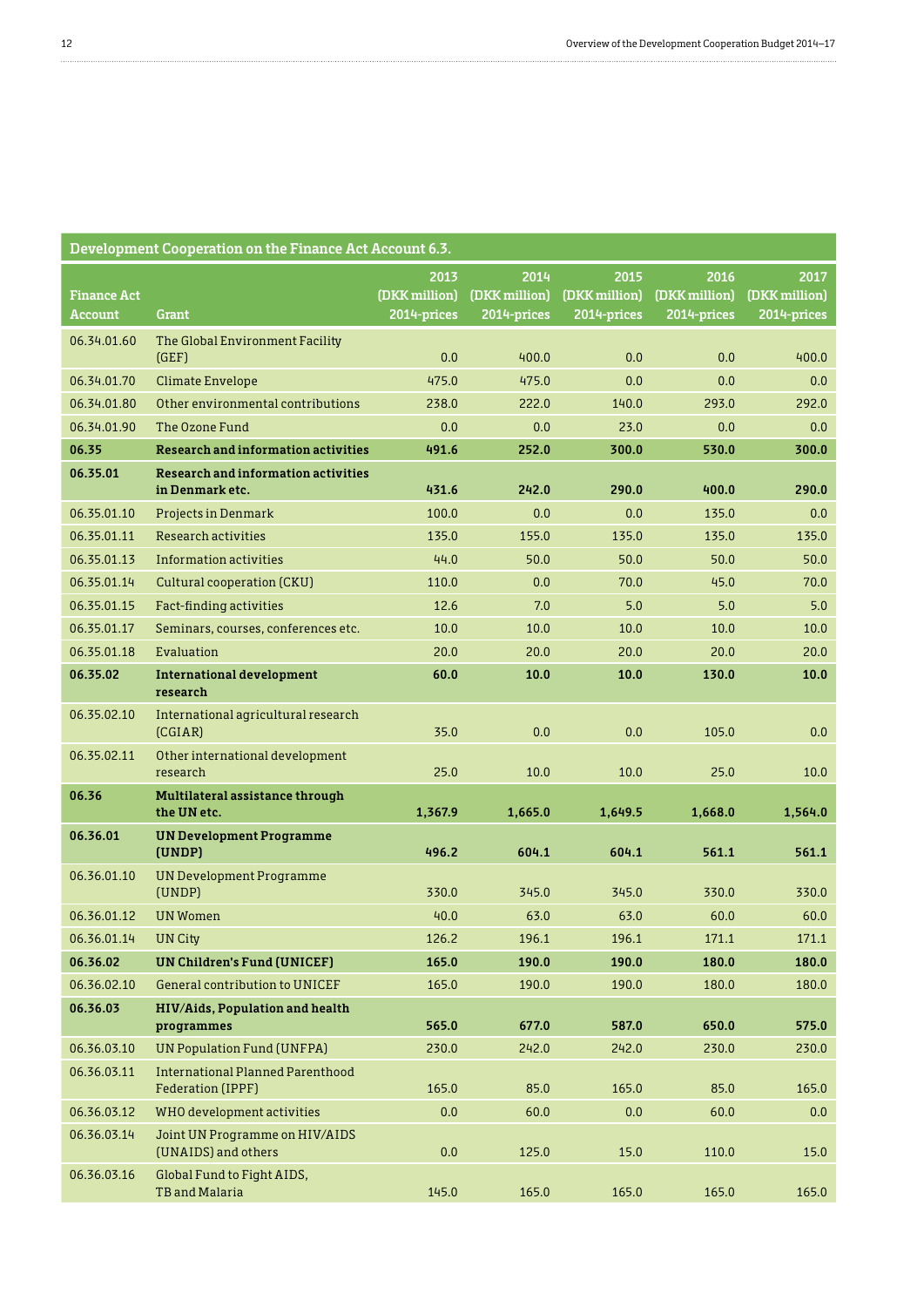| Development Cooperation on the Finance Act Account 6.3. |                                                                   |                                      |                                      |                                      |                                      |                                      |
|---------------------------------------------------------|-------------------------------------------------------------------|--------------------------------------|--------------------------------------|--------------------------------------|--------------------------------------|--------------------------------------|
| <b>Finance Act</b><br>Account                           | Grant                                                             | 2013<br>(DKK million)<br>2014-prices | 2014<br>(DKK million)<br>2014-prices | 2015<br>(DKK million)<br>2014-prices | 2016<br>(DKK million)<br>2014-prices | 2017<br>(DKK million)<br>2014-prices |
| 06.36.03.17                                             | <b>Global Alliance for Vaccines</b><br>and Immunisation (GAVI)    | 25.0                                 | 0.0                                  | 0.0                                  | 0.0                                  | 0.0                                  |
| 06.36.04                                                | <b>UN</b> agriculture and food<br>programmes                      | 0.0                                  | 0.0                                  | 100.0                                | 0.0                                  | 0.0                                  |
| 06.36.04.11                                             | <b>International Fund for Agricultural</b><br>Development (IFAD)  | 0.0                                  | 0.0                                  | 100.0                                | 0.0                                  | 0.0                                  |
| 06.36.06                                                | Other UN programmes and various<br>multilateral contributions     | 141.7                                | 193.9                                | 168.4                                | 276.9                                | 247.9                                |
| 06.36.06.10                                             | <b>UN Industrial Development</b><br>Organisation (UNIDO)          | 5.9                                  | 5.9                                  | 5.9                                  | 5.9                                  | 5.9                                  |
| 06.36.06.13                                             | International Labour Organisation<br>(ILO)                        | 0.0                                  | 40.0                                 | 0.0                                  | 40.0                                 | 0.0                                  |
| 06.36.06.16                                             | Multilateral advisors                                             | 75.0                                 | 82.0                                 | 82.0                                 | 82.0                                 | 82.0                                 |
| 06.36.06.19                                             | Danish UN association                                             | 1.8                                  | 1.8                                  | 1.8                                  | 1.8                                  | 1.8                                  |
| 06.36.06.20                                             | Support to activities within trade<br>and development             | 37.0                                 | 47.0                                 | 0.0                                  | 41.0                                 | 47.0                                 |
| 06.36.06.23                                             | OECD-DAC development related<br>contribution                      | 5.0                                  | 0.0                                  | 8.0                                  | 0.0                                  | 5.0                                  |
| 06.36.06.24                                             | Miscellaneous multilateral<br>contributions                       | 12.0                                 | 12.2                                 | 65.7                                 | 101.2                                | 101.2                                |
| 06.36.06.25                                             | UN Office on Drugs and Crime<br>(UNODC)                           | 5.0                                  | 5.0                                  | 5.0                                  | 5.0                                  | 5.0                                  |
| 06.37                                                   | Development banks. funds<br>and the EU                            | 1,937.0                              | 1,617.6                              | 1,885.6                              | 2,456.5                              | 2,045.3                              |
| 06.37.01                                                | <b>World Bank Group</b>                                           | 770.8                                | 881.8                                | 1,008.8                              | 1,384.8                              | 1,171.8                              |
| 06.37.01.11                                             | The International Development<br>Association (IDA)                | 412.0                                | 412.0                                | 600.0                                | 966.0                                | 763.0                                |
| 06.37.01.12                                             | The International Monetary Fund<br>[IMF]                          | 55.0                                 | 126.0                                | 0.0                                  | 0.0                                  | 0.0                                  |
| 06.37.01.13                                             | <b>International Finance Cooperation</b><br>(IFC)                 | 25.0                                 | 25.0                                 | 0.0                                  | 0.0                                  | 0.0                                  |
| 06.37.01.15                                             | <b>Special Action Account</b>                                     | $-1.2$                               | $-1.2$                               | $-1.2$                               | $-1.2$                               | $-1.2$                               |
| 06.37.01.17                                             | World Bank Global Facility for<br>Disaster Reduction and Recovery | 10.0                                 | 20.0                                 | 10.0                                 | 20.0                                 | 10.0                                 |
| 06.37.01.18                                             | Global Partnership for Education<br>(GPE)                         | 270.0                                | 300.0                                | 400.0                                | 400.0                                | 400.0                                |
| 06.37.02                                                | <b>Regional development banks</b>                                 | 7.0                                  | $0.0\,$                              | 0.0                                  | 0.0                                  | 0.0                                  |
|                                                         |                                                                   |                                      |                                      |                                      |                                      |                                      |

06.37.02.10 The African Development Bank (AfDB) 7.0 0.0 0.0 0.0 0.0 0.0 0.0 0.0 0.0 **06.37.03 Regional development funds, debt relief initiatives and other funds 557.3 196.0 337.0 532.0 332.0** 06.37.03.10 African Development Fund (AfDF) 280.0 47.0 180.0 403.0 403.0 200.0 06.37.03.11 Asian Development Fund 133.3 0.0 0.0 0.0 0.0 0.0 0.0 0.0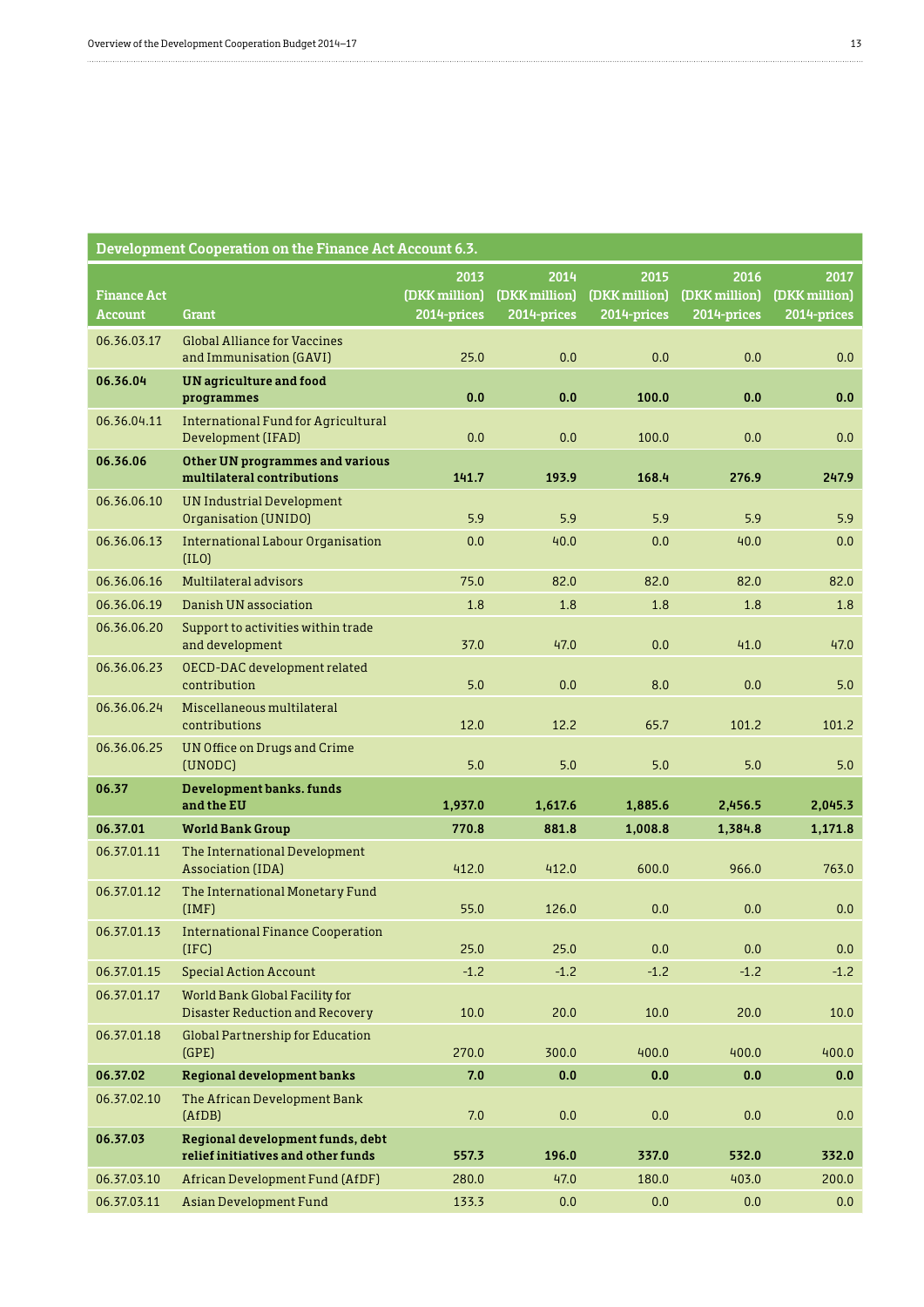| Development Cooperation on the Finance Act Account 6.3. |                                                                                    |                                      |                                      |                                      |                                      |                                      |
|---------------------------------------------------------|------------------------------------------------------------------------------------|--------------------------------------|--------------------------------------|--------------------------------------|--------------------------------------|--------------------------------------|
| <b>Finance Act</b><br><b>Account</b>                    | <b>Grant</b>                                                                       | 2013<br>(DKK million)<br>2014-prices | 2014<br>(DKK million)<br>2014-prices | 2015<br>(DKK million)<br>2014-prices | 2016<br>(DKK million)<br>2014-prices | 2017<br>(DKK million)<br>2014-prices |
|                                                         |                                                                                    |                                      |                                      |                                      |                                      |                                      |
| 06.37.03.13                                             | Nordic Development Fund (NDF)                                                      | 37.0                                 | 37.0                                 | 37.0                                 | 0.0                                  | 0.0                                  |
| 06.37.03.14                                             | Multilateral debt relief initiatives                                               | 107.0                                | 112.0                                | 120.0                                | 129.0                                | 132.0                                |
| 06.37.04                                                | Development assistance<br>through the EU                                           | 601.9                                | 539.8                                | 539.8                                | 539.7                                | 541.5                                |
| 06.37.04.10                                             | European Development Fund (EDF)                                                    | 604.0                                | 542.0                                | 542.0                                | 542.0                                | 542.0                                |
| 06.37.04.11                                             | EU loans to Turkey                                                                 | $-2.1$                               | $-2.2$                               | $-2.2$                               | $-2.3$                               | $-0.5$                               |
| 06.39                                                   | Humanitarian assistance                                                            | 1,500.0                              | 1,525.0                              | 1,525.0                              | 1,525.0                              | 1,525.0                              |
| 06.39.01                                                | General contributions to interna-<br>tional humanitarian organisations             | 615.0                                | 610.0                                | 640.0                                | 610.0                                | 640.0                                |
| 06.39.01.10                                             | Office of the UN High Commisioner<br>for Refugees (UNHCR)                          | 160.0                                | 160.0                                | 160.0                                | 160.0                                | 160.0                                |
| 06.39.01.11                                             | UN Relief and Works Agency for<br>Palestine Refugees in the Near East<br>(UNRWA)   | 90.0                                 | 90.0                                 | 90.0                                 | 90.0                                 | 90.0                                 |
| 06.39.01.12                                             | UN Office for Coordination of<br>Humanitarian Affairs (OCHA)                       | 30.0                                 | 30.0                                 | 30.0                                 | 30.0                                 | 30.0                                 |
| 06.39.01.13                                             | Humanitarian food aid (WFP)                                                        | 185.0                                | 210.0                                | 210.0                                | 210.0                                | 210.0                                |
| 06.39.01.14                                             | <b>International Commitee</b><br>of the Red Cross (ICRC)                           | 20.0                                 | 20.0                                 | 20.0                                 | 20.0                                 | 20.0                                 |
| 06.39.01.16                                             | <b>UN Central Emergency Response</b><br>Fund (CERF)                                | 100.0                                | 100.0                                | 100.0                                | 100.0                                | 100.0                                |
| 06.39.01.17                                             | <b>UN Mine Action Service (UNMAS)</b>                                              | 30.0                                 | 0.0                                  | 30.0                                 | 0.0                                  | 30.0                                 |
| 06.39.03                                                | <b>Humanitarian contributions</b><br>to partners in acute and protracted<br>crises | 885.0                                | 915.0                                | 885.0                                | 915.0                                | 885.0                                |
|                                                         |                                                                                    |                                      |                                      |                                      |                                      |                                      |
| 06.39.03.10                                             | <b>Strategic Partnerships</b>                                                      | 629.0                                | 644.0                                | 644.0                                | 644.0                                | 644.0                                |
| 06.39.03.11                                             | Other contributions to acute<br>and protracted crises                              | 256.0                                | 271.0                                | 241.0                                | 271.0                                | 241.0                                |
| \$06.3                                                  | <b>Total</b>                                                                       | 13,011.4                             | 13,269.0                             | 13,269.0                             | 13,269.0                             | 13,269.0                             |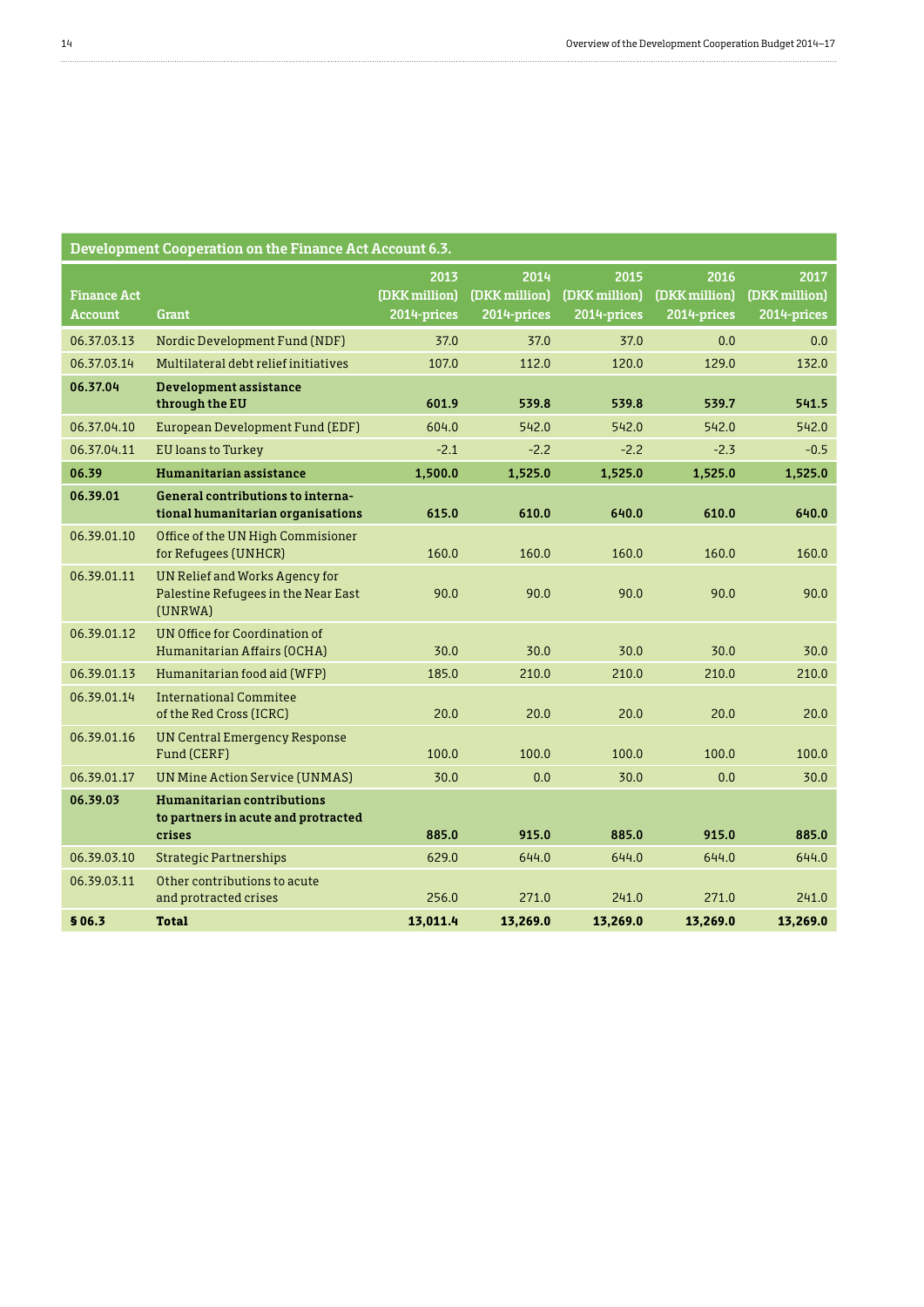#### **Appendix 3 Estimate of total Danish development cooperation in 2014 according to OECD/DAC rules**

| <b>DKK</b> million                                                              | 2014     |
|---------------------------------------------------------------------------------|----------|
| Development cooperation with developing countries<br>(Finance Act Account §6.3) | 13.269.0 |
| Administration of development cooperation                                       | 769.7    |
| Danish Institute for International Studies (DIIS)                               | 21.6     |
| EU development assistance                                                       | 1,009.3  |
| Parts of international activities by police and defence                         | 67.6     |
| Share of UN peace keeping operations                                            | 18.4     |
| Expenditures for the sustenance of refugees in Denmark                          | 1,063.3  |
| Distribution of lottery funds to non-profit organisations                       | 16.0     |
| Other (contribution to UN organisations etc.)                                   | 38.1     |
| Total Danish development cooperation                                            | 16.273.0 |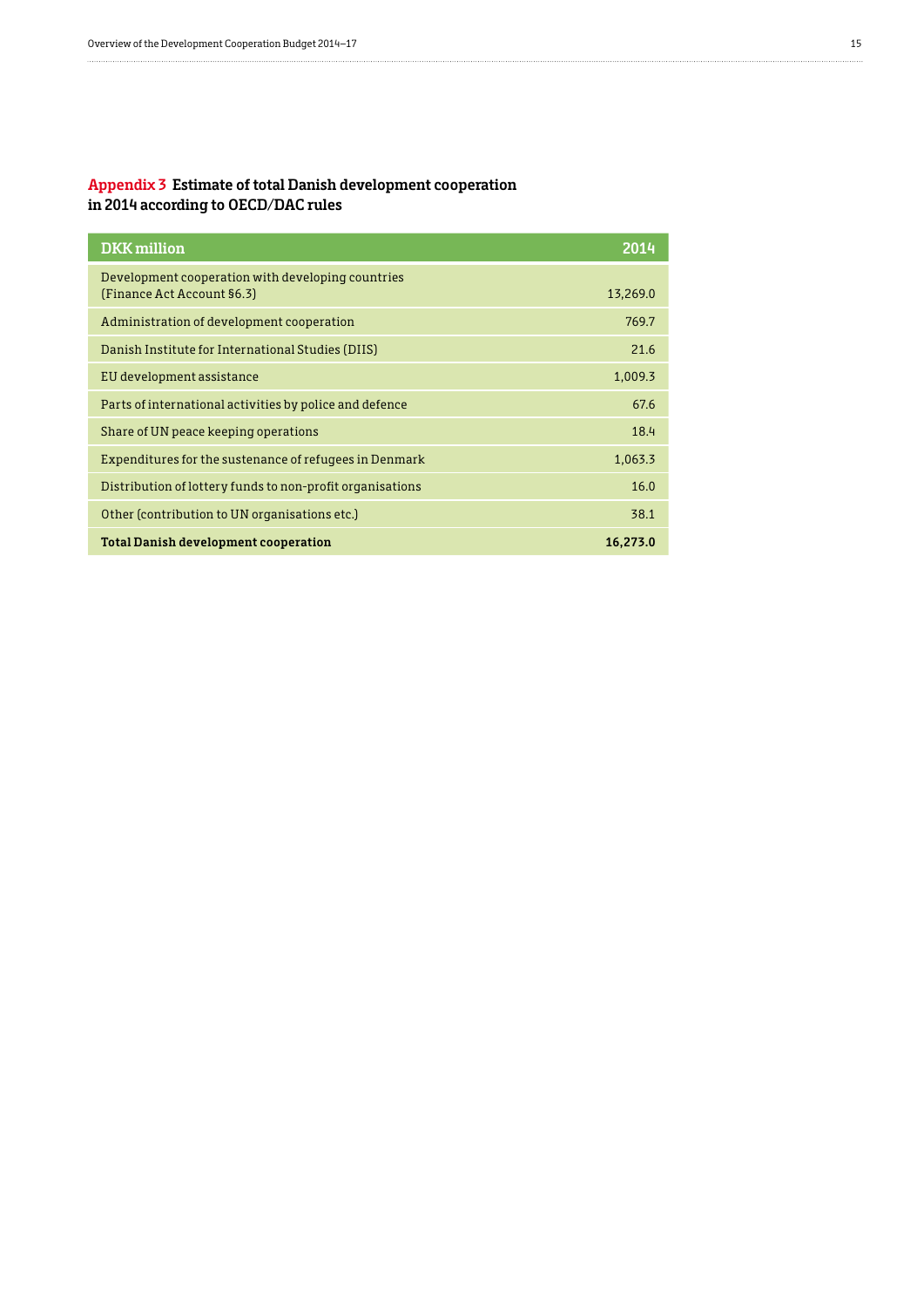|                                                                                          | <b>Development</b><br>cooperation | Non-development<br>cooperation |
|------------------------------------------------------------------------------------------|-----------------------------------|--------------------------------|
| <b>Draft Finance Act 2014</b>                                                            | (DKK million)                     | (DKK million)                  |
| The poverty-oriented framework                                                           |                                   |                                |
| 1. Elements at Finance Act Account 6.3                                                   |                                   |                                |
| Developing countries in Africa, Asia and Latin America                                   | 4,198                             |                                |
| <b>Technical Assistance</b>                                                              | 337                               |                                |
| Danida Business Programmes except Danida Business Finance                                | 242                               |                                |
| Loan assistance except debt relief                                                       | $-50$                             |                                |
| Cooperation through civil society organisations                                          | 1,083                             |                                |
| Poverty-oriented environmental and climate cooperation*                                  | 860                               |                                |
| National and international research and information activities                           | 252                               |                                |
| Support for UN agencies' development programmes                                          | 1,665                             |                                |
| World Bank and regional banks and funds                                                  | 966                               |                                |
| Cooperation through the European Development Fund                                        | 540                               |                                |
| Humanitarian assistance                                                                  | 1,525                             |                                |
| Reserve                                                                                  | 100                               |                                |
| 2. Elements outside § 6.3 calculated as development cooperation                          |                                   |                                |
| EU development assistance                                                                | 1,009                             |                                |
| Distribution of lottery funds to non-profit organisations                                | 16                                |                                |
| The poverty-oriented framework in total                                                  | 12,742                            |                                |
| The global framework                                                                     |                                   |                                |
| 1. Stabilisation, reconstruction and capacity building in conflict areas                 |                                   |                                |
| Funds for a new security policy                                                          |                                   |                                |
| Peace and Stabilisation Fund                                                             | 90                                | 91                             |
| <b>UN Peace Keeping operations</b>                                                       | 18                                | 307                            |
| <b>International Criminal Court</b>                                                      |                                   | 27                             |
| Contributions to NATO, OSCE, Nuclear Test Ban Organization, IAEA and OPCW                |                                   | 76                             |
| Stabilisation and conflict prevention                                                    | 54                                |                                |
| Parts of international activities by police and defence                                  | 68                                |                                |
| 2. Climate and environmental assistance                                                  |                                   |                                |
| Global climate and environmental assistance*                                             | 238                               |                                |
| 3. Democratic change and economic reforms especially in the Middle East and North Africa |                                   |                                |
| Danish-Arab Partnership Programme                                                        | 275                               |                                |
| Democracy and human rights                                                               | 264                               |                                |

#### **Appendix 4 The division of the development cooperation into the poverty-oriented and the global framework**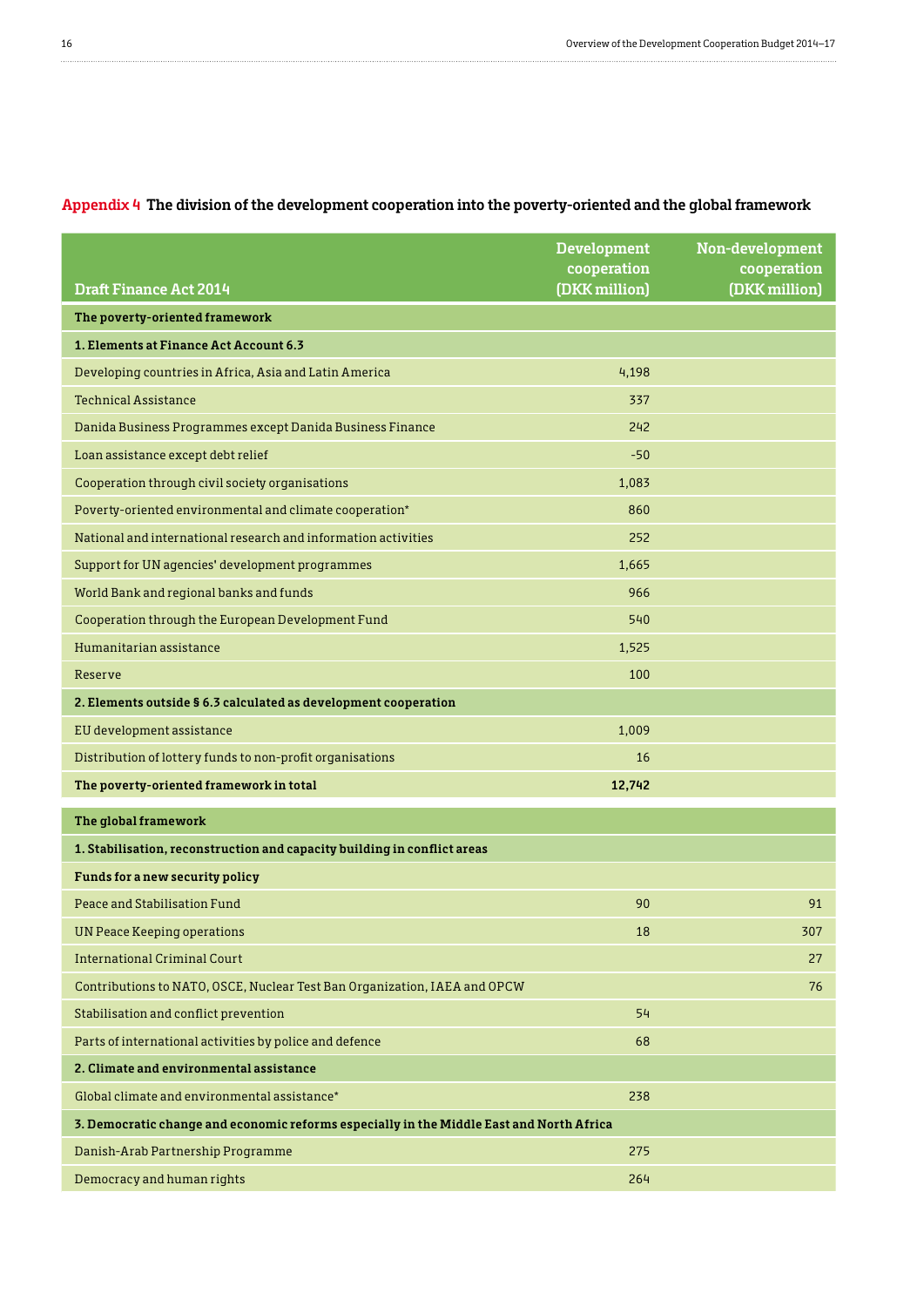|                                                                                                      | <b>Development</b><br>cooperation | Non-development<br>cooperation |
|------------------------------------------------------------------------------------------------------|-----------------------------------|--------------------------------|
| <b>Draft Finance Act 2014</b>                                                                        | (DKK million)                     | (DKK million)                  |
| 4. Other elements under the global framework                                                         |                                   |                                |
| Debt relief                                                                                          | 132                               |                                |
| Danida Business Finance                                                                              | 300                               |                                |
| Neighbourhood programme                                                                              | 200                               |                                |
| Other (contributions to UN agencies etc.)                                                            | 38                                |                                |
| MFA's contribution to international organisations                                                    |                                   | 175                            |
| Danish Institute for International Studies (DIIS)<br>and the Danish Institute for Human Rights (IMR) | 22                                | 63                             |
| Expenditures for the sustenance of refugees in Denmark                                               | 1,063                             |                                |
| The global framework in total                                                                        | 2,761                             | 739                            |
| The two frameworks in total                                                                          | 15,503                            | 739                            |
| The two frameworks in total, development and non-development                                         |                                   | 16,242                         |
| Administration of development cooperation                                                            | 770                               |                                |
| <b>Total Danish development cooperation budget</b>                                                   | 16,273                            |                                |

\* The distribution of the climate envelope between the poverty-oriented framework and the global framework is only guiding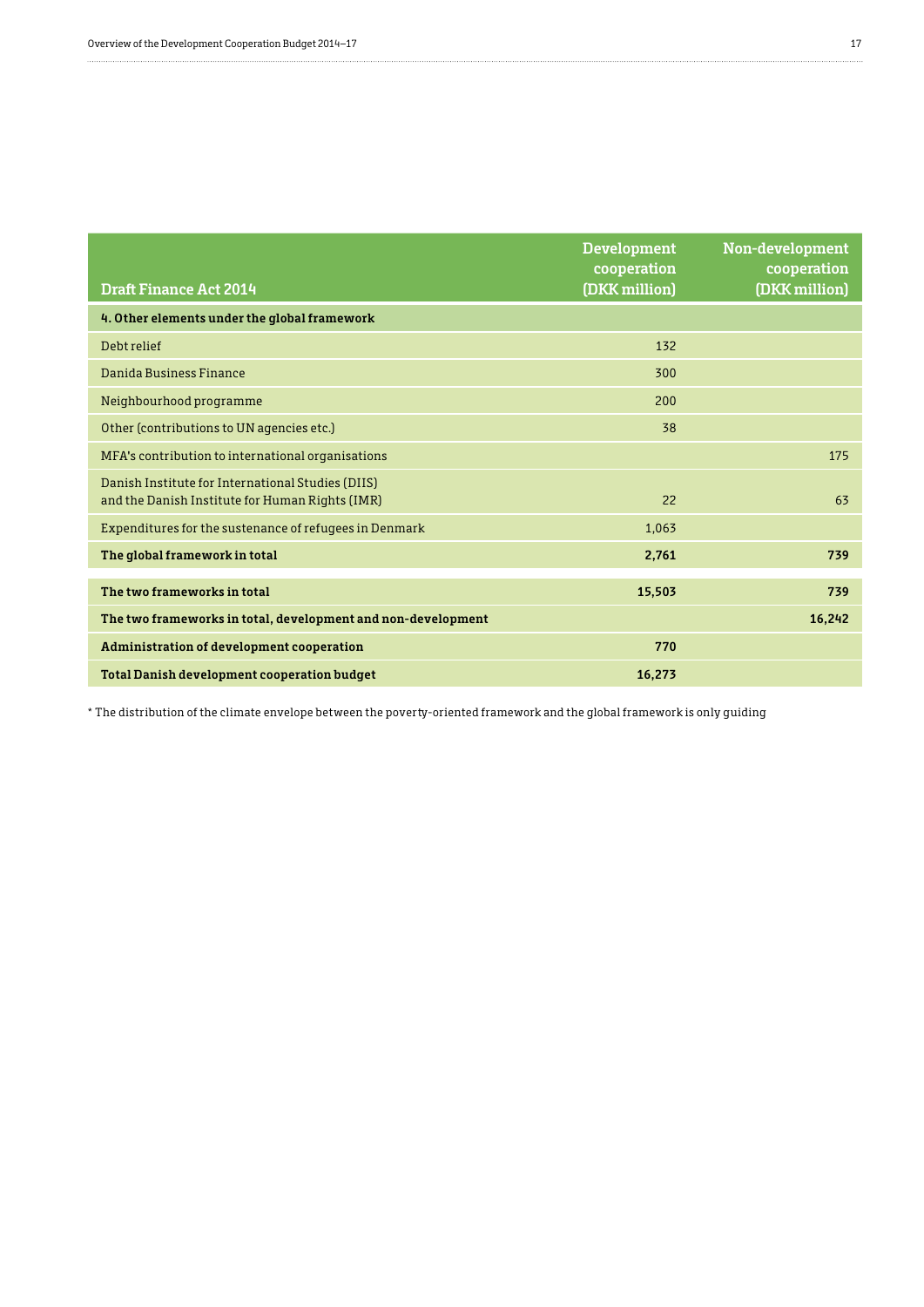### **If you need** further information

Please visit our website for further information about the Danish development cooperation:

**www.um.dk/danida**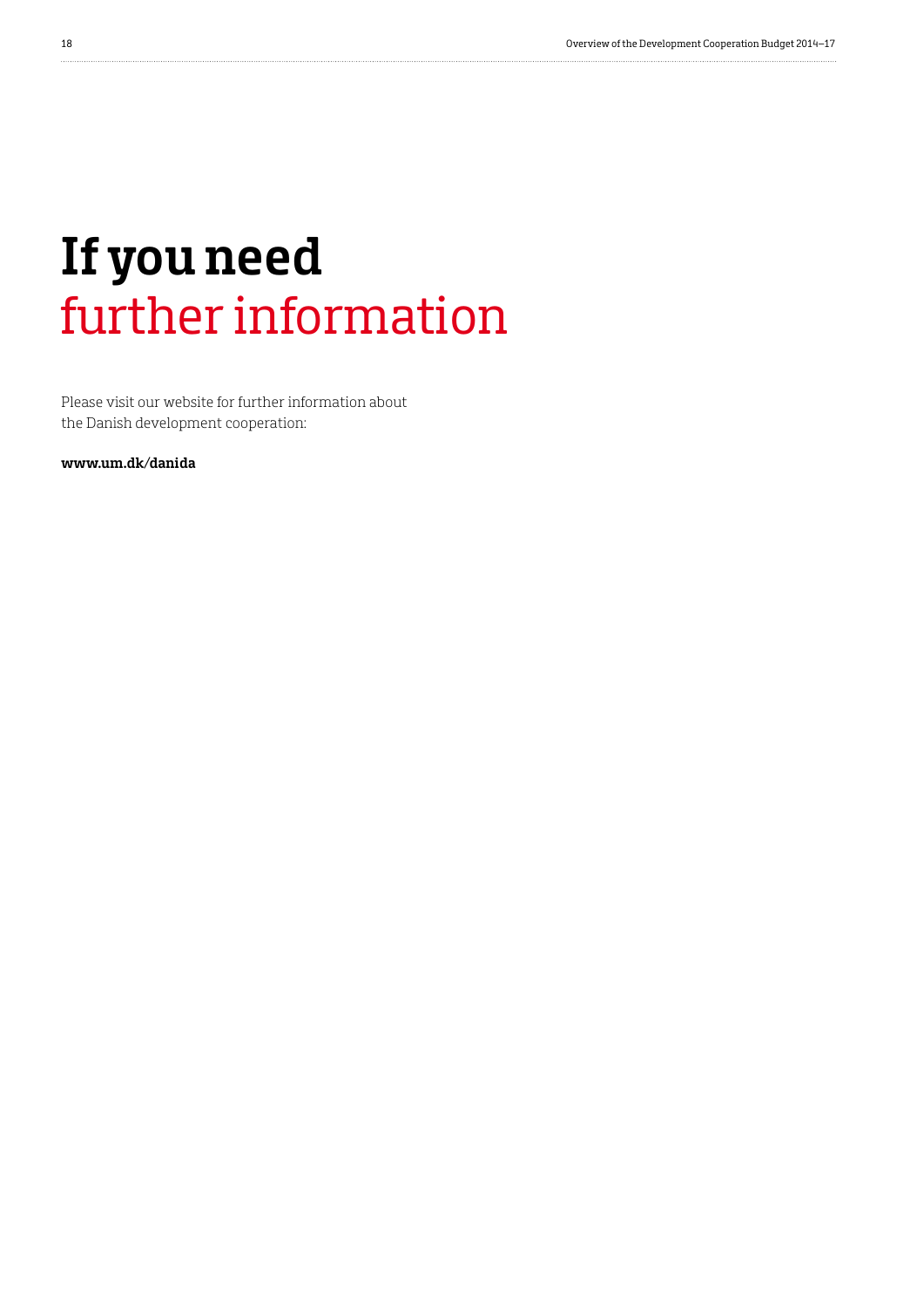#### **Priorities for Danish Development Cooperation**

### Overview of the Development Cooperation Budget 2014 – 2017

2012/13 : 38

#### **Enquiries regarding the publication can be adressed to**

Ministry of Foreign Affairs of Denmark Asiatisk Plads 2 1448 Copenhagen K Denmark

> Phone: +45 33 92 00 00 Fax: +45 32 54 05 33 E-mail: um@um.dk Internet: www.um.dk

> **Electronic publication** 978-87-7087-759-6

> > **Cover design** e-Types & India

**Design of contents** BGRAPHIC

> **Photo** Jørgen Schytte

**Web**  www.danida-publikationer.dk The text of this publication can be freely quoted